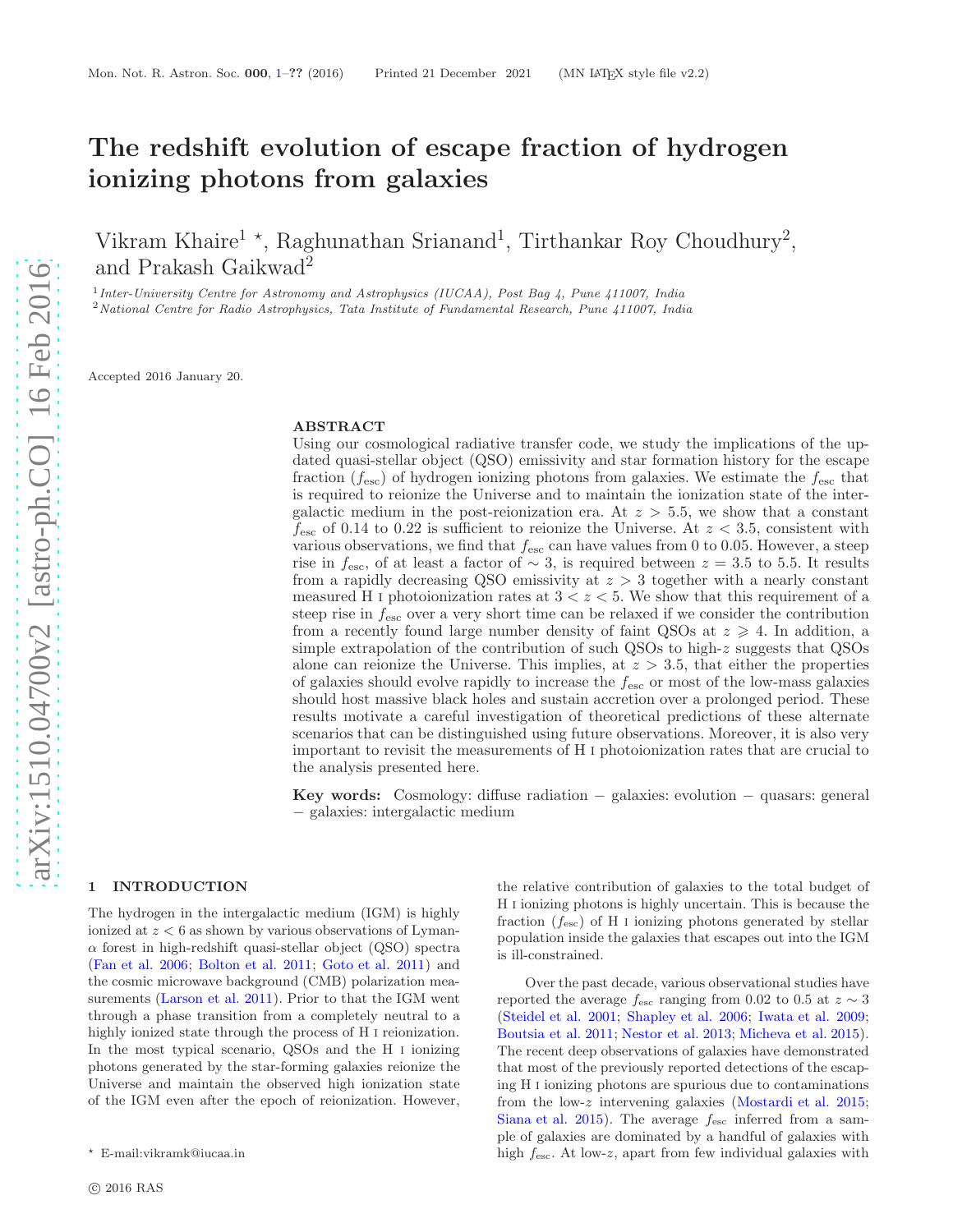high fesc (see for e.g. [Borthakur et al. 2014](#page-10-3)), various observational studies found that a very small fraction of the H i ionizing photons do escape from galaxies and the derived upper limits on the average fesc hardly exceed 0.05 [\(Cowie et al. 2009;](#page-10-4) [Grimes et al. 2009](#page-11-9); [Bridge et al. 2010](#page-10-5); [Barger et al. 2013](#page-10-6); [Leitet et al. 2013](#page-11-10)).

On the other hand, theoretical studies have suggested a wide range of  $f_{\rm esc}$  from 0.01 to 1 [\(Dove & Shull 1994](#page-10-7); [Ricotti & Shull 2000](#page-11-11); [Gnedin et al. 2008](#page-10-8); [Kimm & Cen](#page-11-12) [2014](#page-11-12); [Roy et al. 2015](#page-11-13)). There are various factors that influence the escape of H i ionizing photons such as the galaxy mass, morphology, supernova rates, composition of interstellar medium and the gas distribution [\(Fernandez & Shull](#page-10-9) [2011](#page-10-9); [Benson et al. 2013;](#page-10-10) [Kim et al. 2013](#page-11-14); [Cen & Kimm](#page-10-11) [2015](#page-10-11)). In a standard picture where population of bright QSOs decline rapidly at  $z > 3$ , one requires the contribution from galaxies to dominate the H i ionizing photon budget and drive the H i reionization. Observations related to H i reionization, such as galaxy luminosity functions at high redshift [\(Bouwens et al. 2012](#page-10-12); [Finkelstein et al.](#page-10-13) [2015](#page-10-13)), hydrogen photoionization rates inferred from the Lyman- $\alpha$  forest seen in the QSO absorption spectra, and constraints on the electron scattering optical depth  $(\tau_{el})$ from CMB (e.g. from Wilkinson Microwave Anisotropy Probe; WMAP [Hinshaw et al. 2013\)](#page-11-15) have been used for constraining the  $f_{\text{esc}}$  at  $z > 6$ . An evolving  $f_{\text{esc}}$  at high-z was necessary to match the WMAP  $\tau_{el} = 0.089 \pm 0.014$ [\(Haardt & Madau 2012](#page-11-16); Kuhlen & Faucher-Giguère 2012; [Shull et al. 2012](#page-11-18); [Mitra et al. 2013](#page-11-19)) however, no such evolution is required to explain the recent  $\tau_{el} = 0.066 \pm 0.016$  from [Planck Collaboration et al.](#page-11-20) [\(2015\)](#page-11-20). Recently, [Mitra et al.](#page-11-21) [\(2015](#page-11-21)) have carried out a Markov chain Monte Carlo based statistical analysis using a semi-analytical model of reionization to infer that the current data sets can be explained by a constant  $f_{\text{esc}} \sim 0.15$  at  $z > 6$ , though the uncertainties on the constraints are still high. [Bouwens et al.](#page-10-14) [\(2015a](#page-10-14)) also find similar constraints on  $f_{\text{esc}}$  by computing the evolution of the ionizing emissivity from the galaxy luminosity functions.

The  $f_{\text{esc}}$  controls the ionizing emissivity of galaxies which is crucial to understand the H i reionization, thermal history of the IGM, and the ratio of column densities of He ii to H i inferred in the IGM [\(Khaire & Srianand](#page-11-22) [2013](#page-11-22)). The  $f_{\text{esc}}$  is also important to study the implications of the trapped radiation in galaxies to understand the detectability of Lyman- $\alpha$  emission from primordial galaxies [\(Tumlinson et al. 2001](#page-11-23); [Rhoads et al. 2004](#page-11-24)).

In this paper, we study the effect of updated QSO emissivity and star formation rate density (SFRD) on the required mean  $f_{\text{esc}}$  to keep the IGM ionized at the level required by different observations. We use the QSO emissivity from [Khaire & Srianand](#page-11-25) [\(2015a](#page-11-25)) (hereafter, [KS15a\)](#page-11-25) which is obtained from a compilation of recent QSO luminosity functions (QLFs). We use a self-consistently calculated SFRD along with the dust attenuation from [Khaire & Srianand](#page-11-26) [\(2015b](#page-11-26)) (hereafter, [KS15b\)](#page-11-26) obtained by compiling various multi-wavelength and multi-epoch galaxy luminosity functions. To constrain  $f_{\text{esc}}$  in the postreionization era  $(z \leq 6)$ , we use the measured H I photoionization rates [\(Bolton & Haehnelt 2007](#page-10-15); [Calverley et al.](#page-10-16) [2011](#page-10-16); [Wyithe & Bolton 2011](#page-11-27); [Becker & Bolton 2013](#page-10-17); [Kollmeier et al. 2014;](#page-11-28) [Shull et al. 2015\)](#page-11-29) and in the pre-

reionization era  $(z \ge 6)$ , we calculate reionization histories consistent with the  $\tau_{el}$  constraints from Planck along with the recent mean H i fraction measurements [\(Schenker et al.](#page-11-30) [2014;](#page-11-30) [McGreer et al. 2015\)](#page-11-31). We calculate the H i ionizing UV background (UVB; in this paper it implies a background radiation at  $\lambda$  < 912 Å) using a radiative transfer code developed by us [\(Khaire & Srianand 2013](#page-11-22)) following the standard prescription [\(Miralda-Escude & Ostriker 1990](#page-11-32); [Shapiro et al. 1994](#page-11-33); [Haardt & Madau 1996;](#page-11-34) [Fardal et al.](#page-10-18) [1998;](#page-10-18) [Shull et al. 1999](#page-11-35); Faucher-Giguère et al. 2009) albeit keeping  $f_{\text{esc}}$  as a free parameter. Then, we constrain  $f_{\text{esc}}(z)$ by comparing the model predictions with the observations mentioned above. We also study the implications of high QSO emissivity at  $z > 4$  obtained using the recent QLFs reported by [Giallongo et al.](#page-10-20) [\(2015\)](#page-10-20) on the  $f_{\rm esc}$  and H i reionization.

The plan of the paper is as follows. In Section [2,](#page-1-0) we present the basic theory to evaluate the UVB in pre- and post-reionization era. We review the form of H i ionizing emissivity from QSOs and galaxies used in our models in Section [3.](#page-4-0) In Section [4,](#page-5-0) we summarize the constraints on  $f_{\text{esc}}$ in the post- and pre-reionization era for different possible QSO emissivities as a function of z. We also explore an extreme case where all the H i ionizing photons required for the reionization are sourced by QSOs alone (i.e with  $f_{\text{esc}} = 0$ ). In Section [5,](#page-9-0) we summarize the results. Throughout this paper we use a flat  $\Lambda$ CDM cosmology with  $\Omega_{\Lambda} = 0.7$ ,  $\Omega_m = 0.3$ and  $H_0 = 70 \text{ km s}^{-1} \text{ Mpc}^{-1}$ .

# <span id="page-1-0"></span>2 BASIC THEORY

The definition of escape fraction  $(f_{\text{esc}})$  of H i ionizing photons from galaxies used in this paper is

$$
f_{\rm esc} = \frac{L(912\text{\AA})_{\rm esc}}{L(912\text{\AA})_{\rm int}} \,, \tag{1}
$$

where,  $L(912\text{\AA})_{\text{esc}}$  and  $L(912\text{\AA})_{\text{int}}$  are the escaping and intrinsic specific luminosities at  $\lambda = 912 \text{ Å}$ , respectively. The procedure we use to estimate the mean fesc from galaxies at all epochs is briefly described here. We estimate the mean specific intensity  $J_{\nu}(z)$  of the H I ionizing UVB (contributed by both QSOs and galaxies) by taking  $f_{\rm esc}(z)$  as a free parameter. Using this, we obtain H i photoionization rates  $(\Gamma_{\rm HI})$ , defined as

$$
\Gamma_{\rm HI}(z) = \int_{\nu_{912}}^{\infty} \frac{4\pi J_{\nu}(z) \,\sigma_{\rm HI}(\nu) d\nu}{h\nu} , \qquad (2)
$$

where  $\nu_{912}$  is the frequency of photons having energy equal to the ionization potential of H i (13.6 eV or 912 Å),  $\sigma_{\text{HI}}(\nu)$ is the H $\scriptstyle\rm I$ photoionization cross-section and  $h$  is the Planck constant. To constrain  $f_{\text{esc}}(z)$ , in the post-reionization era, we compare predicted  $\Gamma_{\text{HI}}(z)$  from our models with its measurements (see [Inoue et al. 2006,](#page-11-36) for a similar method) and in the pre-reionization era, we compare our model predictions with the recent constraints on  $\tau_{el}$  from Planck and the mean fraction of H i.

The method described above depends crucially on the the H i ionizing UVB. The UVB at any point in the Universe is the mean intensity of UV radiation arriving at that point generated by the relevant sources and filtered through gas in the IGM. Therefore, apart from the ionizing emissivity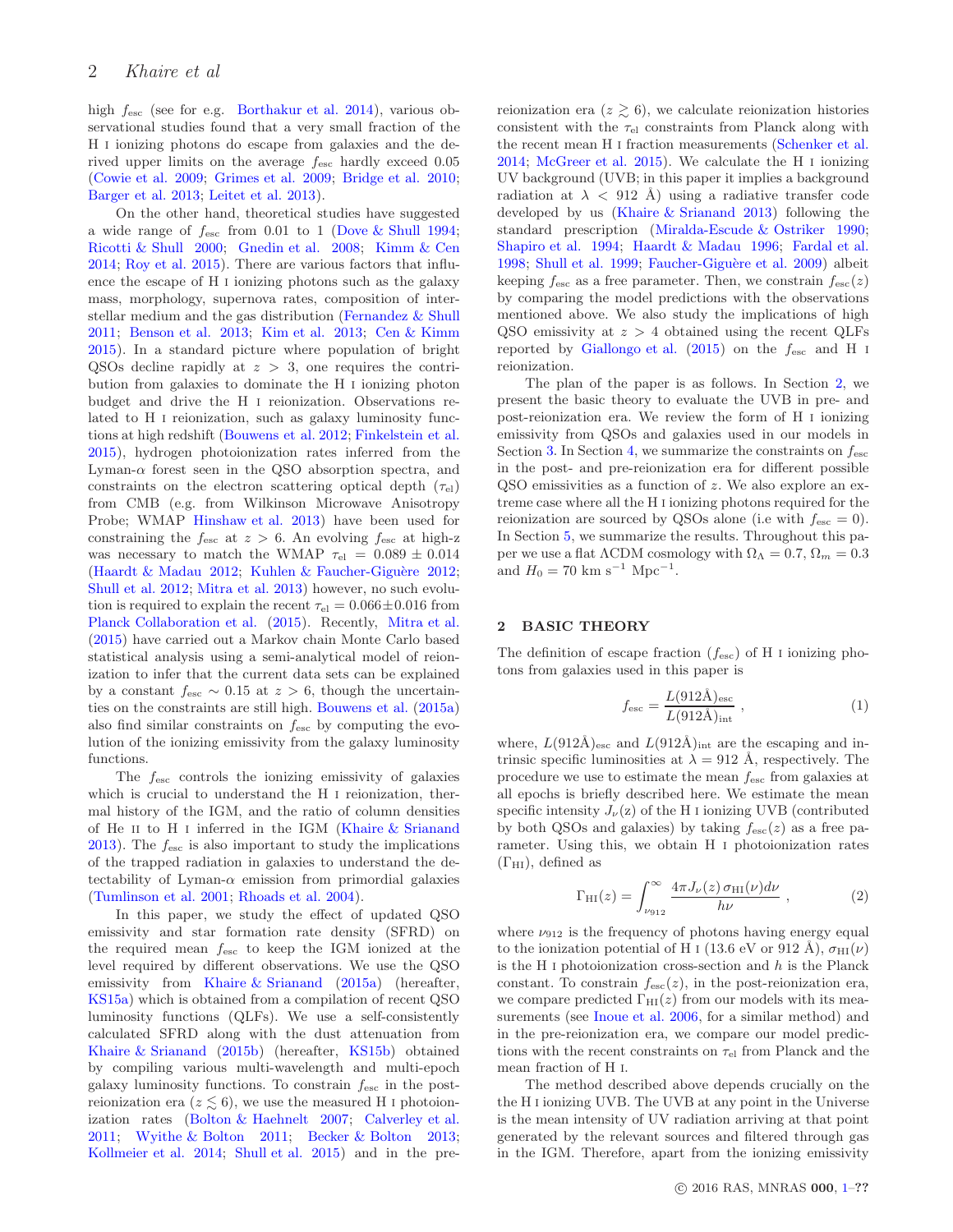of the radiating sources, the distribution of gas in the IGM is also essential for computing the UVB. In this section, we provide the basic theory required to estimate the UVB and describe the models used for the IGM gas distribution in both pre- and post-reionization era.

#### 2.1 UV background at all epochs

In the post-reionization era, the mean free path of H i ionizing photons is large enough to consider the UVB as essentially uniform. In the pre-reionization era, each source or the cluster of sources of the H i ionizing photons create a bubble of H II around them. The volume filling factor  $(Q_{\text{HII}})$ of all these H ii bubbles, defined as the ratio of the volume occupied by all such H ii bubbles to the total volume of the Universe, is crucial for understanding the dynamics of the H I reionization. The  $Q_{\text{HII}}$ , is usually obtained under the assumption that the interior of all such H ii bubbles have, on an average, a uniform UVB (however, see [Meiksin & White](#page-11-37) [2003](#page-11-37), for local fluctuations in the UVB). Therefore, in the pre-reionization era, the UVB is within the H ii bubbles and there are no H i ionizing UV photons outside the bubbles (see [Choudhury 2009](#page-10-21)). The  $Q_{\text{HII}}(z)$  is equal to unity in the post-reionization era and the exact value of it  $(Q_{\text{HII}}(z) < 1)$ in the pre-reionization era depends on the model of the H i reionization. Taking all these into consideration, the mean specific intensity of UVB,  $J_{\nu_0}$  (in units of erg cm<sup>-2</sup> s<sup>-1</sup>  $\text{Hz}^{-1}$  sr<sup>-1</sup>), at all epochs  $z_0$  and frequency  $\nu_0$  can be evaluated by solving the following integral (see [Peebles 1993](#page-11-38); [Haardt & Madau 1996](#page-11-34)),

<span id="page-2-4"></span>
$$
J_{\nu_0}(z_0) = \frac{c}{4\pi} \int_{z_0}^{\infty} dz \frac{(1+z_0)^3 \epsilon_{\nu}(z)}{(1+z)H(z)Q_{\rm HII}(z)} e^{-\tau_{\rm eff}(\nu_0, z_0, z)}.
$$
\n(3)

Here, the  $H(z) = H_0 \sqrt{\Omega_m (1+z)^3 + \Omega_\Lambda}$  is the Hubble parameter, c is the speed of light and  $\epsilon_{\nu}(z)$  is the comoving H I ionizing emissivity of the sources. The  $Q_{\text{HII}}(z)$  in the denominator makes our UVB different from the UVB model of [Haardt & Madau](#page-11-16) [\(2012](#page-11-16), hereafter, [HM12\)](#page-11-16) in the prereionization era. This ensures that the H i ionizing photons are confined within the H ii bubbles in the pre-reionization  $era<sup>1</sup>$  $era<sup>1</sup>$  $era<sup>1</sup>$ . This approximation of uniform UVB within the H  $II$ bubbles breaks down at very small values of  $Q_{\text{HII}}$ . The  $\tau_{\text{eff}}(\nu_0, z_0, z)$  is an effective optical depth encountered by the ionizing photons while travelling from the emission redshift  $z > z_0$  with a frequency  $\nu > \nu_0$  to arrive at redshift  $z_0$  and frequency  $\nu_0$ . Therefore, the relation between  $\nu$  and  $\nu_0$  is given by  $\nu = \nu_0(1+z)/(1+z_0)$ .

For a Poisson distributed H I clouds in the IGM, the  $\tau_{\text{eff}}$ is given by (see [Paresce et al. 1980](#page-11-39); [Padmanabhan 2002](#page-11-40)),

$$
\tau_{\text{eff}}(\nu_0, z_0, z) = \int_{z_0}^{z} dz' \int_0^{\infty} dN_{\text{HI}} f(N_{\text{HI}}, z')(1 - e^{-\tau_{\nu'}}). (4)
$$

Here,  $f(N_{\text{HI}}, z') = \frac{d^2 N}{dN_{\text{HI}} dz'}$  is the number of H I clouds per unit redshift and column density interval  $N_{\rm HI}$  to  $N_{\rm HI}+dN_{\rm HI}$ . The continuum optical depth  $\tau_{\nu'}$  is

<span id="page-2-1"></span>
$$
\tau_{\nu'} = N_{\rm HI} \sigma_{\rm HI}(\nu') + N_{\rm HeI} \sigma_{\rm HeI}(\nu') + N_{\rm HeII} \sigma_{\rm HeII}(\nu'), \quad (5)
$$

<span id="page-2-0"></span><sup>1</sup> Note that, the  $Q_{\text{HII}}(z)$  in the denominator can give rise to very high values of  $J_{\nu}(z)$  and  $\Gamma_{\text{HI}}(z)$  when it is very small.

where,  $\nu' = \nu_0(1+z')/(1+z_0)$ , and  $N_i$  and  $\sigma_i$  are the column density and photoionization cross-section, respectively, for species i. The ionization potential of He  $\text{I}$  (24.6 eV) is close to that of H i, and total helium is an order of magnitude less abundant by number compare to hydrogen. Therefore, the contribution of He i to the continuum optical depth is negligible. We do not consider this term (second term in Eq. [5\)](#page-2-1) further in our analysis.

In the post-reionization era, to calculate  $\tau_{\text{eff}}$  we use the  $f(N_{\rm HI}, z)$  given by [Inoue et al.](#page-11-41) [\(2014](#page-11-41)). It is consistent with the various measurements of the H i column density distributions from Lyman- $\alpha$  forest [\(Kim et al. 2013](#page-11-14)), Lyman limit systems [\(Prochaska et al. 2014](#page-11-42); [O'Meara et al. 2013](#page-11-43), [2007\)](#page-11-44) and damped Lyman- $\alpha$  systems [\(Noterdaeme et al.](#page-11-45) [2009,](#page-11-45) [2012](#page-11-46)), the mean free path of H i ionizing photons [\(Worseck et al. 2014b](#page-11-47)) and the opacity of the IGM to Lyman- $\alpha$  photons [\(Fan et al. 2006;](#page-10-0) [Becker et al. 2013](#page-10-22)). To calculate the UVB at wavelength  $\lambda < 228$  Å, we follow the prescription given in  $HM12$  to obtain the ratio of  $N_{HeII}$  to  $N_{\rm HI}.$ 

In the pre-reionization era, the helium within the H ii bubbles created by galaxies is mostly in He ii. Consequently, the UVB at  $\lambda$  < 228 Å is negligible owing to its photoabsorption by He ii. This may not be true for the H ii bubbles created by bright QSOs. However, this wavelength range ( $\lambda$  < 228 Å) has negligible effect on the  $\Gamma_{\rm HI}$  because of the  $\nu^{-3}$  dependence of the  $\sigma_{\text{HI}}(\nu)$ . Therefore, in the pre-reionization era, we simplify the Eq. [\(5\)](#page-2-1) to  $\tau_{\nu'} = N_{\rm HI} \sigma_{\rm HI}(\nu')$ and estimate the UVB at  $\lambda > 228$  Å. However, we still need the  $f(N_{\text{HI}}, z)$  that can not be directly measured due to large Gunn-Peterson optical depths at high-z. We obtain  $f(N_{\rm HI}, z)$  by using a large number of random lines of sight generated through a high-resolution hydrodynamical simulation box as explained in the following section.

# <span id="page-2-3"></span>2.2  $f(N_{\text{HI}}, z)$  within H II bubble

We use a high-resolution hydrodynamic P-GADGET3 simula-tion<sup>[2](#page-2-2)</sup> [\(Springel 2005](#page-11-48)) with  $2\times512^3$  particles and a box size of 10  $h^{-1}$  cMpc to study the hydrogen distribution and to obtain the  $f(N_{\text{HI}}, z)$ . These boxes are generated from  $z = 9$ to 5 with redshift interval of 0.5. In each box a large number of random lines of sight (LOS) were drawn. We use these LOS to probe the hydrogen distribution at different z.

For a given  $\Gamma_{\text{HI}}$  in the simulation box, one can calculate the H i and H ii fraction assuming the photoionization equilibrium. However, to model the optically thin and thick absorption systems together, we need to consider the values of the local rate,  $\Gamma_{\rm HI}^{\rm local}$ , in regions with a range of overdensities. We use an empirical fit to the radiative transfer prescription of [Rahmati et al.](#page-11-49) [\(2013](#page-11-49)), with a slight modification by [Choudhury et al.](#page-10-23) [\(2015](#page-10-23)):

$$
\frac{\Gamma_{\rm HI}^{\rm local}}{\Gamma_{\rm HI}} = 0.98 \left[ 1 + \left( \frac{\Delta_{\rm H}}{\Delta_{\rm ss}} \right)^{1.64} \right]^{-2.28} + 0.02 \left[ 1 + \frac{\Delta_{\rm H}}{\Delta_{\rm ss}} \right]^{-0.84}, \tag{6}
$$

where,  $\Delta_H$  is the overdensity of hydrogen and  $\Delta_{ss}$  is the threshold density.  $\Delta_{ss}$  is calculated assuming that the size

<span id="page-2-2"></span><sup>&</sup>lt;sup>2</sup> The simulation uses  $\sigma_8 = 0.827$ ,  $n_s = 0.96$  and  $\Omega_b = 0.048$ .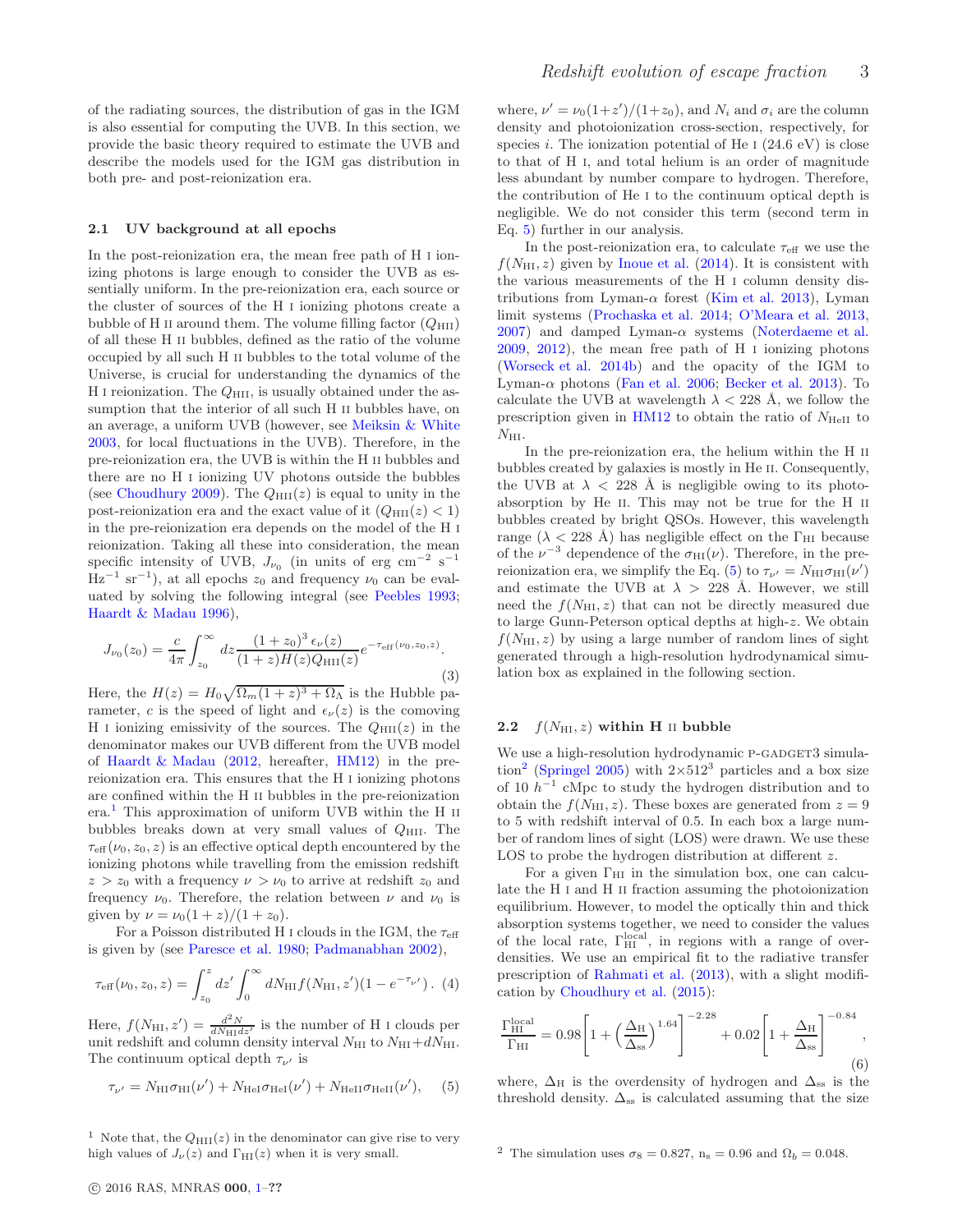

<span id="page-3-0"></span>**Figure 1.** The  $f(N_{\text{HI}}, z)$  at  $z = 5$  (blue triangles) and  $z = 6$ (green squares) obtained from the simulations using the method outlined in Section [2.2](#page-2-3) are shown along with the fits obtained by [Inoue et al.](#page-11-41) [\(2014\)](#page-11-41) (black and red curves) using various observations. The  $f(N_{\text{HI}}, z)$  at  $z = 6$  is scaled up by factor 10 for the clarity in presentation. Over the relevant column density range for evaluating  $\tau_{\text{eff}}$  i.e,  $19.5 > \log N_{\text{HI}} > 15.5$ , the  $f(N_{\text{HI}}, z)$  matches quite well with the observations for the values of  $\Gamma_{\rm HI}$  indicated in the plot. These  $\Gamma_{\rm HI}$  values are chosen to be consistent with the measurements of [Bolton & Haehnelt](#page-10-15) [\(2007](#page-10-15)), [Calverley et al.](#page-10-16) [\(2011\)](#page-10-16) and [Wyithe & Bolton](#page-11-27) [\(2011](#page-11-27)).

of each absorber is given by the Jeans length [\(Schaye 2001](#page-11-50)),

$$
\Delta_{\rm ss} = 36 \left( \frac{\Gamma_{\rm HI}}{10^{-12} \, \text{s}^{-1}} \right)^{2/3} \left( \frac{T}{10^4 \, \text{K}} \right)^{2/15} \left( \frac{\mu}{0.61} \right)^{1/3} \left( \frac{\chi}{1.08} \right)^{-2/3} \left( \frac{1+z}{8} \right)^{-3}, \tag{7}
$$

where, T is the gas temperature,  $\chi$  is the number of electrons per H II ion in the H II bubble and  $\mu$  is the mean molecular weight. We take a constant  $T = 20000K$  for the gas temperature within each H II bubble. The value of  $\Delta_{ss}$  calculated in this way becomes unrealistically small for low  $\Gamma_{\rm HI}$  at high z. Therefore, we impose a lower cut-off on  $\Delta_{ss} \geq 2$  (see [Bolton & Haehnelt 2013](#page-10-24)).

Using this prescription, we calculate the H i column density of the absorbers along each line of sight by integrating the  $n_{\text{HI}}$  over a characteristic Jeans length  $(L_{ss})$  which is given by [\(Bolton & Haehnelt 2013\)](#page-10-24)

$$
L_{\rm ss} = 8.7 \text{pkpc} \left( \frac{\Gamma_{\rm HI}}{10^{-12} \text{s}^{-1}} \right)^{-1/3} \left( \frac{T}{10^4 \text{K}} \right)^{13/30} \left( 8 \right)^{1/3} \left( \frac{\mu}{0.61} \right)^{-2/3} \left( \frac{\chi}{1.08} \right)^{1/3} . \tag{8}
$$

It can have values between 20 to 40 pkpc in the redshift range of our interest  $(z > 5.5)$ . We follow [Bolton & Haehnelt](#page-10-24)  $(2013)$  $(2013)$  and use  $L_{ss}$  = 20 pkpc throughout to estimate the  $f(N_{\text{HI}}, z)$ . For illustration, in Fig. [1,](#page-3-0) we show the  $f(N_{\text{HI}}, z)$  obtained in this way at two redshifts  $z = 5$ 

and 6 for  $\log(\Gamma_{\text{HI}} \text{s}^{-1}) = -12.6$  and  $-12.7$ , respectively. These  $\Gamma_{\text{HI}}$  values are consistent with the measurements at corresponding z [\(Bolton & Haehnelt 2007;](#page-10-15) [Calverley et al.](#page-10-16) [2011;](#page-10-16) [Wyithe & Bolton 2011](#page-11-27)). We also show the empirical fits to the  $f(N_{\text{HI}}, z)$  given by [Inoue et al.](#page-11-41) [\(2014](#page-11-41)). At these redshifts, they match quite well with our estimates for  $19.5 > \log(N_{\text{HI}}) > 15.5$ . The  $\tau_{\text{eff}}$  is mostly dominated by this  $N_{\rm HI}$  range. In the pre-reionization era, we use the  $f(N_{\rm HI}, z)$  obtained from the simulations as explained above to estimate the UVB within the H ii bubbles.

In the following section, we discuss the basic theory to obtain the  $Q_{\text{HII}}(z)$  in the pre-reionization era.

#### 2.3 H ii volume filling factor

Under the assumption of the photoionization equilibrium within a H II bubble, the time evolution of  $Q_{\text{HII}}$  can be written as [\(Madau et al. 1999](#page-11-51); [Barkana & Loeb 2001](#page-10-25)),

<span id="page-3-1"></span>
$$
\frac{dQ_{\rm HII}}{dt} = \frac{\dot{n}(t)}{\langle n_{\rm H} \rangle} - \frac{\alpha_{\rm B} \chi C \langle n_{\rm H} \rangle Q_{\rm HII}}{a^3(t)} \ . \tag{9}
$$

Here,  $\dot{n}(t)$  is the comoving number density of H I ionizing photons per unit time,  $\langle n_{\text{H}} \rangle = 1.87 \times 10^{-7} \text{ cm}^{-3}$  is the comoving number density of the total hydrogen, C is the clumping factor inside the H II bubbles,  $a(t)$  is the scale factor and  $\alpha_B$  is the case B recombination coefficient of hydrogen. In Eq. [\(9\)](#page-3-1), the clumping factor is defined as  $C = \langle n_{\rm HII}^2 \rangle / \langle n_{\rm H} \rangle^2$  where  $n_{\rm HII}$  is the number density of H II. The solution to the Eq.  $(9)$ ,  $Q_{\text{HII}}$ , at any redshift  $z_0$  is given by,

<span id="page-3-2"></span>
$$
Q_{\rm HII}(z_0) = \frac{1}{\langle n_H \rangle} \int_{z_0}^{\infty} \frac{\dot{n}(z)}{(1+z)H(z)} \exp\left[-\alpha_{\rm B} \langle n_H \rangle \right] \times \int_{z_0}^{z} dz' \frac{\chi(z')C(z')(1+z')^2}{H(z')} dz . \tag{10}
$$

The reionization is completed when  $Q_{\text{HII}}(z_{\text{re}})$  becomes unity and the redshift  $z_{\text{re}}$  is called as the redshift of reionization.

We need the quantities  $\dot{n}(z)$  and  $C(z)$  to evaluate the evolution of  $Q_{\text{HII}}(z)$ . Note that the contribution to  $C(z)$ comes only from the ionized regions, and hence it is important to estimate the distribution of the self-shielded regions. This implies that  $C(z)$  depends on  $\Gamma_{\text{HI}}(z)$ . In fact, it is straightforward to obtain  $C$  from simulation boxes for an assumed value of  $\Gamma_{\text{HI}}$ . As described earlier,  $\Gamma_{\text{HI}}(z)$  depends on  $f(N_{\text{HI}}, z)$  and the comoving emissivity  $\epsilon_{\nu}(z)$ , which in turn determines the  $\dot{n}(z)$  through the relation

$$
\dot{n}(z) = \int_{\nu_{912}}^{\infty} \frac{\epsilon_{\nu}(z) d\nu}{h\nu} . \tag{11}
$$

Therefore, the values of  $\dot{n}(z)$  and  $C(z)$  cannot be chosen independently, they are rather related to each other through  $\Gamma_{\rm HI}$  (or equivalently on  $\epsilon_{\nu}$ ). In this paper, we obtain the  $Q_{\rm HII}$ for a given  $\epsilon_{\nu}(z)$  by self-consistently estimating the three quantities  $\dot{n}(z)$ , the UVB within H II bubbles and  $C(z)$ .

The  $\epsilon_{\nu}(z)$  has  $f_{\text{esc}}$  as a free parameter that we constrain using measurements of mean H I fraction and the  $\tau_{el}$  from Planck. Using the model predictions of  $Q_{\text{HII}}(z)$ , the  $\tau_{el}$  is given by

$$
\tau_{\rm el}(z) = c \langle n_H \rangle \, \sigma_{\rm T} \int_0^z \chi(z') \, Q_{\rm HII}(z') \, \frac{(1+z')^2}{H(z')} \, dz', \quad (12)
$$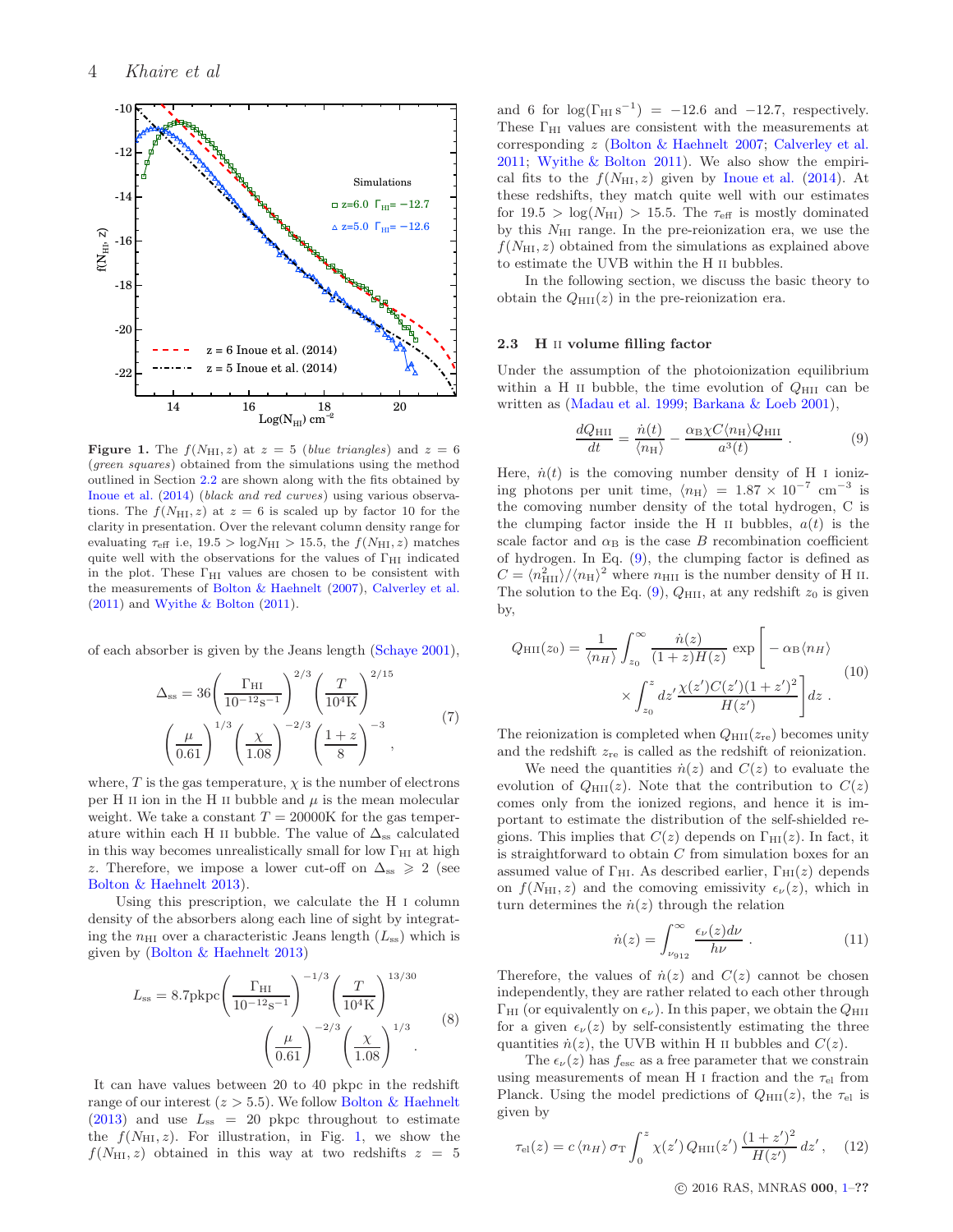

<span id="page-4-3"></span>**Figure 2.** The SFRD(z) in units  $M_{\odot}$  yr<sup>-1</sup> Mpc<sup>-3</sup> from [KS15b](#page-11-26) is shown along with the  $SFRD(z)$  obtained by [Madau & Dickinson](#page-11-52) [\(2014\)](#page-11-52) and by [Behroozi et al.](#page-10-26) [\(2013](#page-10-26), hatched gray region shows  $1-\sigma$  range) scaled to match the Salpeter IMF. The data points are the  $SFRD(z)$  calculated using the respective luminosity functions down to  $L_{\text{min}}$  =0.01 $L^*$ . Empty symbols are obtained with no dust corrections and filled symbols are obtained using the dust corrections from [KS15b.](#page-11-26) See text for more details.

where,  $\sigma_T$  is the Thompson electron scattering cross-section. We take  $\chi(z) = 1.16$  for  $z < 4$  where helium is assumed to be predominantly in He III and  $\chi(z) = 1.08$  for  $z > 4$  where helium is mostly in He II.

In the following section, we review the comoving H i ionizing emissivity  $\epsilon_{\nu}(z)$  from different sources used in our models.

# <span id="page-4-0"></span>3 IONIZING EMISSIVITY

The ionizing emissivity is estimated by considering the sources of H I ionizing photons ( $\lambda \le 912$  Å) are only QSOs and star-forming galaxies. Therefore, the total comoving emissivity,  $\epsilon_{\nu}(z)$ , is the sum of the comoving QSO emissivity,  $\epsilon_{\nu}^{Q}(z)$ , and the comoving galaxy emissivity,  $\epsilon_{\nu}^{G}(z)$ . For the power-law spectral energy distribution (SED; for  $\lambda \leq 912 \text{ Å}$ ) it can be written as,

<span id="page-4-2"></span>
$$
\epsilon_{\nu}(z) = \left(\frac{\nu}{\nu_{912}}\right)^{\alpha} \epsilon_{\nu_{912}}^{Q}(z) + \left(\frac{\nu}{\nu_{912}}\right)^{\beta} \epsilon_{\nu_{912}}^{G}(z) . \tag{13}
$$

Here,  $\epsilon_{\nu_{912}}^Q(z)$  and  $\epsilon_{\nu_{912}}^G(z)$  are emissivities at 912 Å, and  $\alpha$  and  $\beta$  are the indices of power-law SEDs for QSOs and galaxies, respectively, as given below.

The  $\epsilon_{\nu_{912}}^Q(z)$  in units of  $\text{erg s}^{-1} \text{Hz}^{-1} \text{Mpc}^{-3}$  is taken from [KS15a.](#page-11-25) It has been obtained by fitting various QLFs<sup>[3](#page-4-1)</sup> [\(Schulze et al. 2009](#page-11-53); [Croom et al. 2009](#page-10-27); [Glikman et al. 2011](#page-10-28); [Masters et al. 2012](#page-11-54); [Ross et al. 2013](#page-11-55); [Palanque-Delabrouille et al. 2013;](#page-11-56) [McGreer et al. 2013](#page-11-57); [Kashikawa et al. 2015](#page-11-58)) and integrating the contribution of

QSOs down to a luminosity of  $0.01L^*$ , where  $L^*$  is the characteristic break luminosity of a QLF. It is given by,

<span id="page-4-5"></span>
$$
\epsilon_{\nu_{912}}^Q(z) = 10^{24.6} (1+z)^{5.9} \frac{\exp(-0.36z)}{\exp(2.2z) + 25.1}, \qquad (14)
$$

with the  $\alpha = -1.4$  for  $\lambda < 912$  Å in Eq. [\(13\)](#page-4-2) [\(Stevans et al.](#page-11-59) [2014\)](#page-11-59). Later, in this paper we also use the  $\epsilon_{\nu_{912}}^Q(z)$  obtained using the QLFs by [Giallongo et al.](#page-10-20)  $(2015)$  $(2015)$  at  $z > 4$  to explore the models of H i reionization with only QSOs.

We use the  $\epsilon_{\nu_{912}}^G(z)$  from [KS15b](#page-11-26). In [KS15b,](#page-11-26) for different extinction curves, we determine self-consistent combinations of star formation rate density,  $SFRD(z)$ , and dust attenuation magnitudes,  $A_{\text{FUV}}(z)$ , at the far-ultraviolet (FUV) band (central  $\lambda = 1500$  Å) using various multi-wavelength and multi-epoch galaxy luminosity functions. We find that the combination of  $SFRD(z)$  and  $A_{FUV}(z)$  obtained for an average extinction curve  $(k_{\nu})$  of the Large Magellanic Cloud Supershell (LMC2; [Gordon et al. 2003\)](#page-10-29) reproduces various observations. We use the combination of  $SFRD(z)$  (in units  $M_{\odot}$  yr<sup>-1</sup> Mpc<sup>-3</sup>) and  $A_{\rm FUV}(z)$  (in magnitudes) obtained for the LMC2 extinction curve in [KS15b](#page-11-26) that is given by,

<span id="page-4-4"></span>
$$
\text{SFRD}(z) = \frac{a + bz}{1 + (z/c)^d} \; ; \; A_{\text{FUV}}(z) = \frac{a_0 + b_0 z}{1 + (z/c_0)^{d_0}} \; , \; (15)
$$

with  $a = 2.01 \times 10^{-2}$ ,  $b = 8.48 \times 10^{-2}$ ,  $c = 2.5$ ,  $d = 3.09$ ,  $a_0 = 1.42, b_0 = 0.93, c_0 = 2.08$  and  $d_0 = 2.2$ . We use these to compute the  $\epsilon_{\nu}^{G}(z)$  as,

$$
\epsilon_{\nu}^{G}(z) = C_{\nu}(z) \int_{z}^{\infty} \frac{\text{SFRD}(z') \ l_{\nu}[t(z) - t(z'), Z] \ dz'}{(1 + z')H(z')} , \tag{16}
$$

with the dust correction  $C_{\nu}(z)$  at  $\lambda > 912 \text{ Å}$ ,

$$
C_{\nu}(z) = 10^{-0.4} \, {}^{A}_{\text{FUV}}(z) \frac{k_{\nu}}{k_{\text{FUV}}}.
$$
 (17)

For  $\lambda \leq 912$  Å, we take  $C_{\nu}(z) = f_{\rm esc}(z)$  assuming that the SED does not get modified by the dust at  $\lambda$  < 912 Å. This can be interpreted as if the H  $\scriptstyle\rm I$  ionizing photons escape through the holes in the galaxies [\(Fujita et al.](#page-10-30) [2003;](#page-10-30) [Paardekooper et al. 2011](#page-11-60)) or generated by few unobscured sources or runaway stars [\(Gnedin et al. 2008](#page-10-8); [Conroy & Kratter 2012](#page-10-31)). The free parameter  $f_{\text{esc}}(z)$  is a luminosity weighted angle averaged escape fraction treated in the same way as given in [HM12](#page-11-16). For  $\lambda < 228$  Å, we take  $C_{\nu}(z) = 0$  assuming that He II ionizing photons do not escape from galaxies. The  $l_{\nu}[t(z)-t(z'), Z]$  is the specific luminosity of a simple stellar population (in units of  $erg s^{-1} Hz^{-1}$ per unit total mass of stars formed) at redshift  $z$  having the age of  $t_0 = t(z) - t(z')$  that went through an instantaneous burst of star formation at redshift  $z'$  with an average metallicity Z. We obtain this using a population synthesis code starburst99 [\(Leitherer et al. 1999\)](#page-11-61) for a [Salpeter](#page-11-62) [\(1955](#page-11-62)) initial mass function (IMF) and a constant metallicity of 0.4 times solar value  $(Z_{\odot})$  for simplicity (i.e,  $Z = 0.008$ ). We direct readers to Section 8 of [KS15b](#page-11-26) for discussions on the effect of using different model parameters of stellar population on the derived  $\text{SFRD}(z)$  and  $A_{\text{FUV}}(z)$ . We obtain a simple fit to  $\epsilon_{\nu}^{G}(z)$  at 912 Å in units of  $\text{erg s}^{-1}\text{Hz}^{-1}\text{Mpc}^{-3}$ as

$$
\epsilon_{\nu_{912}}^G(z) = f_{\rm esc}(z) \times 10^{25} \frac{3.02 + 13.12z}{1 + (z/2.44)^{3.02}}.
$$
 (18)

At  $\lambda$  < 912 Å, we find that  $\beta = -1.8$  in Eq. [\(13\)](#page-4-2) approximates the SED for the assumed stellar population model.

<span id="page-4-1"></span><sup>3</sup> See, Table 1 and Section 3.1 of [KS15a.](#page-11-25)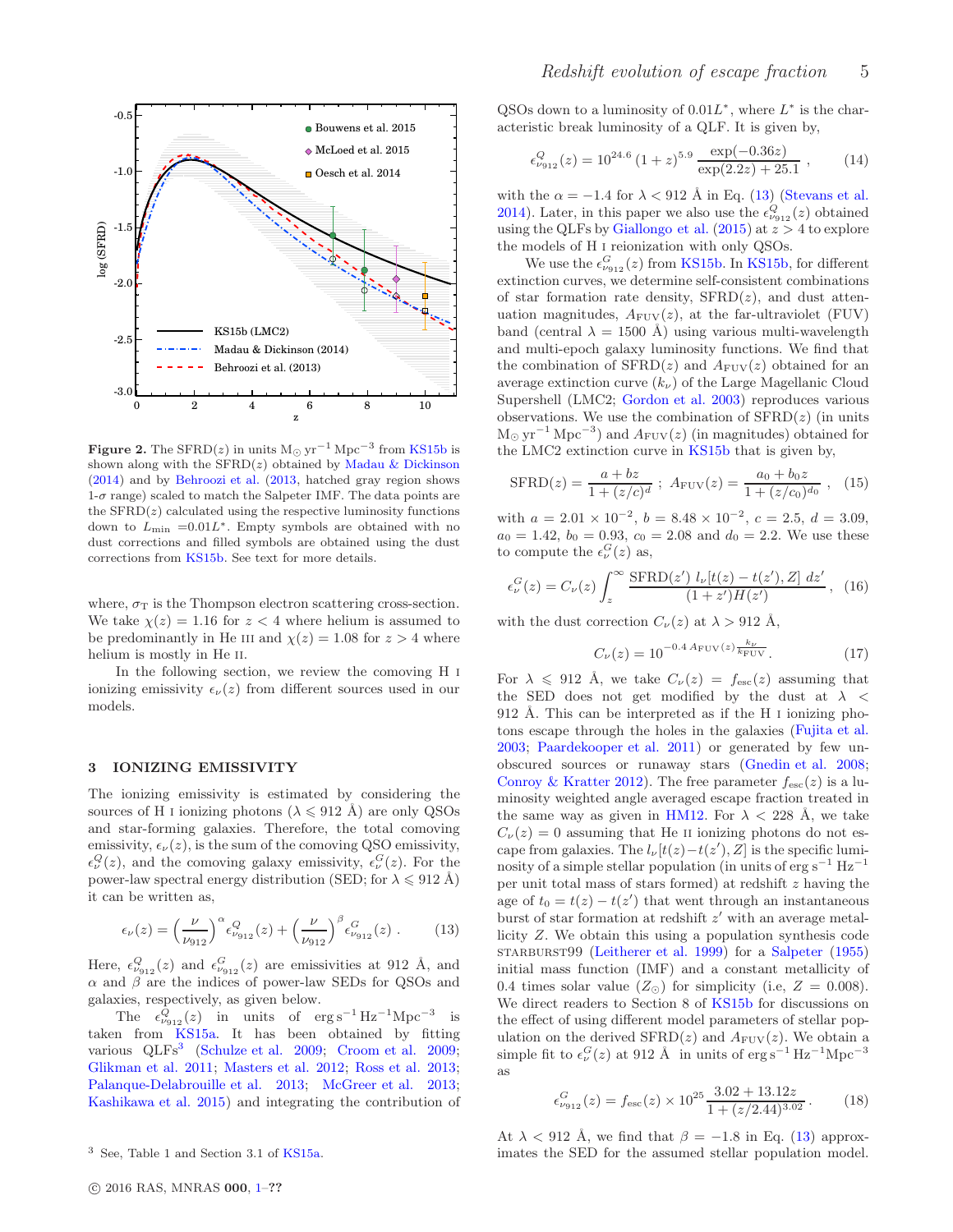We verify that this exponent reproduces the  $\Gamma_{\rm HI}$  and  $\dot{n}$  generated by the intrinsic spectrum. Note that the exponent  $\beta$ can have slightly different value depending on the assumed metallicity and the IMF (see, [Becker & Bolton 2013](#page-10-17)).

We use a fixed IMF and metallicity to estimate  $\epsilon_{\nu_{912}}^G(z)$ . However, using different IMF and metallicities can change the intrinsic ionizing emissivity (i.e  $\epsilon_{\nu_{912}}^G/f_{\rm esc}$ ) generated inside galaxies. We estimate the uncertainty in this emissivity, while consistently reproducing the same  $\epsilon_{\text{FUV}}(z)$  used to determine the  $SFRD(z)$ , for different IMFs and metallicities. We find that, when we change metallicity from  $Z = 0.4Z_{\odot}$ to  $Z = 0.005 Z_{\odot}$ , the change in the intrinsic ionizing emissivity is less than 7%. Instead of our fiducial Salpeter IMF, when we use the [Kroupa](#page-11-63)  $(2001)$  $(2001)$  IMF (with exponents 1.3) and 2.3 for mass ranges 0.1 to 0.5  $M_{\odot}$  and 0.5 to 100  $M_{\odot}$ , respectively), increase in the intrinsic ionizing emissivity is less than 13%. However, using top heavy IMFs or the rotation in stars (Topping  $&$  Shull 2015) the intrinsic ionizing emissivity can be increased significantly.

In Fig. [2,](#page-4-3) we show the  $SFRD(z)$  used here (from Eq. [15\)](#page-4-4). For comparison, we also show the  $SFRD(z)$  obtained by [Madau & Dickinson](#page-11-52) [\(2014](#page-11-52)) and [Behroozi et al.](#page-10-26) [\(2013](#page-10-26)). The  $SFRD(z)$  from the latter is multiplied by 1.7 to match the result for the Salpeter IMF used in other estimates. At  $z > 7$ , our  $SFRD(z)$  is higher than the mean  $SFRD(z)$  given in these papers by 0.2 to 0.4 dex (see Fig. [2\)](#page-4-3). This difference arises because of the differences in the applied dust correction and the minimum luminosity  $(L_{\text{min}})$  down to which the FUV luminosity functions are integrated. In Fig. [2,](#page-4-3) we show the SFRD obtained using the recent high-z measurements of the luminosity functions [\(Oesch et al. 2014;](#page-11-65) [Bouwens et al.](#page-10-32) [2015b](#page-10-32); [McLeod et al. 2015](#page-11-66)). These points are obtained us-ing the same scaling relation used in [KS15b,](#page-11-26)  $SFRD(z)$  =  $1.25 \times 10^{-28} \epsilon_{\text{FUV}}(z) 10^{0.4A_{\text{FUV}}(z)}$  M<sub>☉</sub> yr<sup>-1</sup> Mpc<sup>-3</sup>, where,  $\epsilon_{\text{FUV}}$  is the emissivity at FUV band obtained by integrating the FUV luminosity functions down to  $L_{\text{min}} = 0.01L^*$ . The  $SFRD(z)$  used here is consistent with these measurements and is within  $1-\sigma$  range predicted by [Behroozi et al.](#page-10-26) [\(2013](#page-10-26)) (see the hatched region in Fig. [2\)](#page-4-3).

For simplicity, we neglect the diffuse emission processes owing to their negligible contribution to UVB such as the He ii Lyman and Balmer continuum emission, He ii Lyman- $\alpha$  line emission and He I Lyman continuum emission.

Using the  $\epsilon_{\nu}(z)$  explained here, we place constraints on  $f_{\rm esc}(z)$  at different epochs as discussed in the following section. The resulting trend in  $f_{\rm esc}(z)$  prompted us to speculate on different QSO emissivities at  $z > 3.5$  which are also presented later.

#### <span id="page-5-0"></span>4 RESULTS AND DISCUSSIONS

The Lyman- $\alpha$  absorption seen in the spectra of high- $z$  QSOs and the diminishing population of Lyman- $\alpha$  emitters suggest that the redshift  $z_{\text{re}} \sim 6$  is the most likely epoch where the process of H i reionization is completed. Therefore, we roughly assume that the post-reionization era to be  $z \leq 6$ and pre-reionization era to be  $z \geq 6$ . However, we consider the models of H i reionization where a very late reionization is allowed i.e,  $z_{\text{re}} \geqslant 5.5$ . The results are discussed in the following sections.

#### <span id="page-5-2"></span>4.1 Escape fraction in the post-reionization era

To constrain  $f_{\text{esc}}$  in the post-reionization era, we use  $\epsilon_{\nu}(z)$  as given in Eq. [\(13\)](#page-4-2) which has contributions from both QSOs and galaxies. At any redshift  $z_0$ , the UVB depends on  $\epsilon_{\nu}$ at  $z \geq z_0$ . Therefore, we need  $f_{\text{esc}}$  at  $z > z_0$  to estimate the UVB at  $z_0$ . However, at  $z > 5.5$ , the mean free path of H i ionizing photons  $(\lambda_{\text{mfp}})$  is small enough  $(\lambda_{\text{mfp}} < 10$ pMpc; [Worseck et al. 2014b](#page-11-47)) so that the UVB is essentially contributed by the local sources. Therefore, we start from redshift  $z_0 \sim 6$  and generate the UVB (and  $\Gamma_{\text{HI}}$ ) by taking  $f_{\rm esc}(z > z_0)$  as a constant free parameter (by solving Eq. [\(3\)](#page-2-4) with  $Q_{\text{HII}} = 1$ ). The  $f_{\text{esc}}(z_0)$  is then adjusted to generate the  $\Gamma_{\text{HI}}(z_0)$  that matches with the measurement at  $z_0$ . Once fixed at  $z_0 \sim 6$ , we use this  $f_{\text{esc}}(z \geq z_0)$  and calculate the UVB at a lower redshift  $z' < z_0$  by taking  $f_{\text{esc}}$  as a constant free parameter in a small redshift interval  $z' \leq z \leq z_0$  and fix its value to generate the  $\Gamma_{\rm HI}(z')$  measurement. This gives the  $f_{\text{esc}}(z \geq z')$ . We repeat this procedure for lower  $z < z'$ down to  $z \sim 2$  and obtain the  $f_{\rm esc}(z)$  over  $2 < z < 6$ . This method is identical to the progressive fitting method we used in [KS15b](#page-11-26) to simultaneously obtain the  $A_{\text{FUV}}(z)$  and  $SFRD(z)$ .

To obtain the  $f_{\text{esc}}(z)$ , we used following measurements of  $\Gamma_{\text{HI}}(z)$ . At  $2 < z < 5$ , we take the  $\Gamma_{\text{HI}}$  from Becker  $&$  Bolton [\(2013](#page-10-17)) along with the measurements by [Bolton & Haehnelt](#page-10-15) [\(2007](#page-10-15)). These are obtained using the observed mean Lyman- $\alpha$  flux decrement, the opacity of H<sub>I</sub> ionizing photons and measurements of the IGM temperature by [Becker et al.](#page-10-33) [\(2011](#page-10-33)). At  $z \sim 5$  and 6, we consider the  $\Gamma_{\rm HI}$  obtained from the mean Lyman- $\alpha$  opacity by [Wyithe & Bolton](#page-11-27) [\(2011](#page-11-27)) and from the QSO proximity effect by [Calverley et al.](#page-10-16) [\(2011](#page-10-16)). These measurements are shown in the right panel of Fig. [3.](#page-6-0) We linearly interpolate these measurements over the redshift range  $5 < z < 6$ .

The resultant range in the required  $f_{\rm esc}(z)$  and corresponding range in the  $\Gamma_{\text{HI}}(z)$  generated from it is shown in the Fig. [3.](#page-6-0) At lower redshifts  $z < 2$ , the  $f_{\text{esc}}$  can have values between 0 to 0.04 as demonstrated by us in [KS15a](#page-11-25). For that, we have used the  $\Gamma_{\rm HI}$  inferred by [Kollmeier et al.](#page-11-28) [\(2014](#page-11-28)) and [Shull et al.](#page-11-29) [\(2015\)](#page-11-29) by calibrating their hydrodynamical simulations of the IGM to match the column density distribution of low-z IGM reported by [Danforth et al.](#page-10-34) [\(2016](#page-10-34)) (see also, [Wakker et al. 2015,](#page-11-67) for different method). Including this low-z  $f_{\text{esc}}$ , it is evident from Fig. [3](#page-6-0) that for  $z < 3.5$ , the constant  $f_{\text{esc}}$  of 0 to 0.05 is sufficient to generate the measured  $\Gamma_{\text{HI}}(z)$ . This  $f_{\text{esc}}$  is consistent with the recent 3- $\sigma$  upper limits on the average  $f_{\text{esc}}$  obtained by stacking the sample of galaxies used in respective studies at  $z < 0.9$ [\(Grimes et al. 2009](#page-11-9); [Bridge et al. 2010](#page-10-5); [Leitet et al. 2013](#page-11-10)) and at  $0.9 < z < 3.3$  [\(Cowie et al. 2009](#page-10-4); [Siana et al. 2010](#page-11-68); [Vanzella et al. 2010](#page-11-69); [Grazian et al. 2016\)](#page-11-70) as shown in the left panel of Fig. [3.](#page-6-0) These reported  $3-\sigma$  upper limits are usually given in terms of relative escape fraction  $f_{\text{esc}}^{\text{rel}}$  that is related to the absolute escape fraction  $f_{\text{esc}}$  as following

<span id="page-5-1"></span>
$$
f_{\rm esc}^{\rm rel} = \frac{(L_{\rm FUV}/L_{\rm LyC})_{\rm int}}{(L_{\rm FUV}/L_{\rm LyC})_{\rm obs}} \exp(\tau_{\rm IGM}) = f_{\rm esc} 10^{0.4A_{\rm FUV}} , \quad (19)
$$

where,  $\tau_{\text{IGM}}$  is the effective optical depth encountered by Lyman continuum photons (LyC,  $\lambda \leq 912 \text{ Å}$ ) while travelling from the source to the earth due to the IGM. We convert these  $f_{\text{esc}}^{\text{rel}}$  into absolute escape fraction  $f_{\text{esc}}$  by taking into account the  $A_{\text{FUV}}$  used in our galaxy model (see Eq. [15\)](#page-4-4) and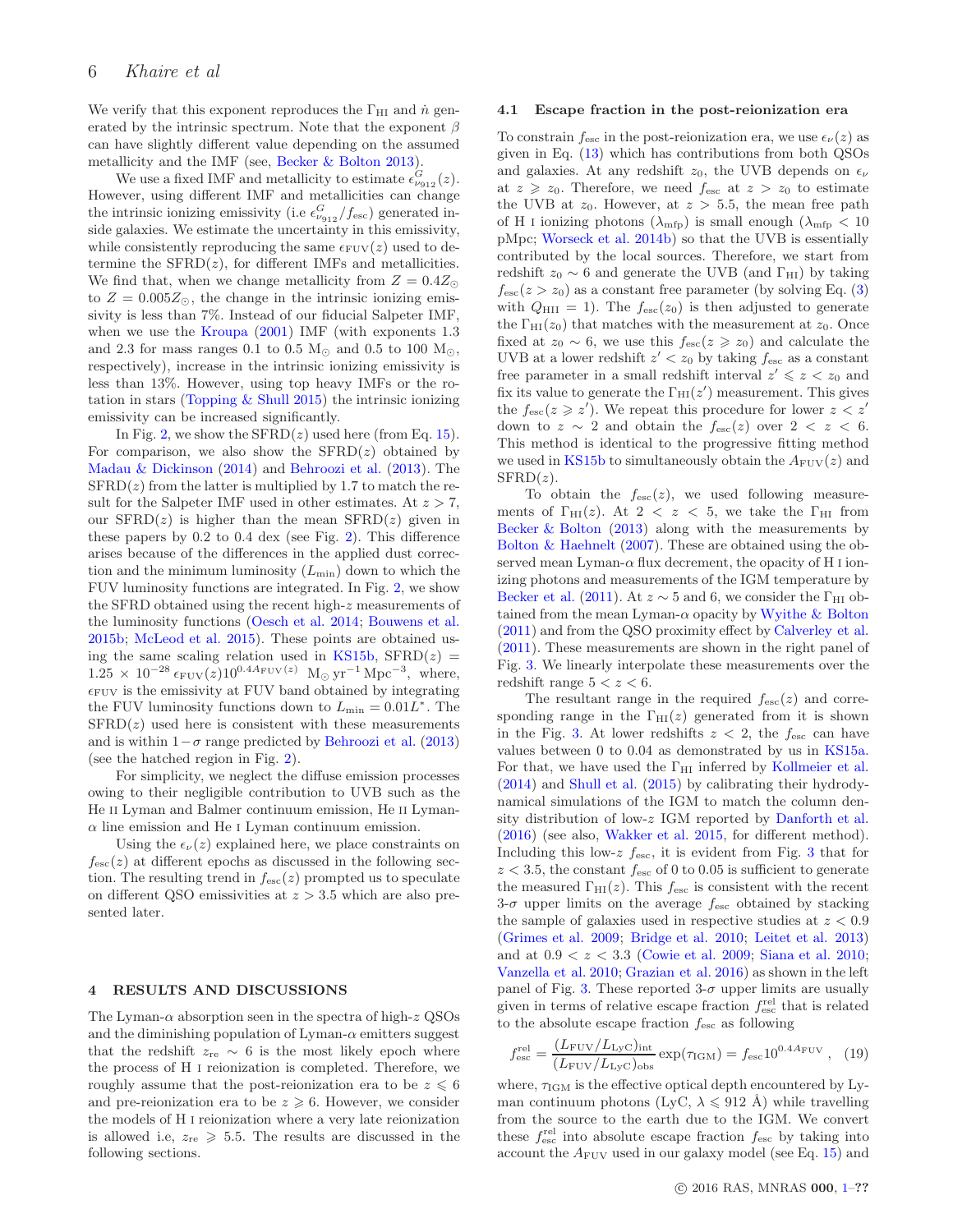

<span id="page-6-0"></span>**Figure 3.** The derived constraints on the  $f_{\text{esc}}(z)$  (left-hand panel) from the measurements of  $\Gamma_{\text{HI}}(z)$  (right-hand panel). The  $\Gamma_{\text{HI}}(z)$ measurements are taken from [Becker & Bolton](#page-10-17) [\(2013\)](#page-10-17); [Bolton & Haehnelt](#page-10-15) [\(2007\)](#page-10-15); [Calverley et al.](#page-10-16) [\(2011\)](#page-11-27); [Wyithe & Bolton](#page-11-27) (2011). Green dot-dash curve in right panel shows  $\Gamma_{\text{HI}}(z)$  obtained using only  $\epsilon_{912}^{Q}(z)$  given in Eq. [\(14\)](#page-4-5) i.e with  $f_{\text{esc}} = 0$ . Shaded region in both panels show the range in the  $f_{\text{esc}}(z)$  (on left) and corresponding  $\Gamma_{\text{HI}}(z)$  (on right). Solid red line shows mean  $f_{\text{esc}}(z)$  that reproduces the mean  $\Gamma_{\text{HI}}(z)$  measurements. We also show 3-σ upper limits on mean  $f_{\text{esc}}(z)$  from various observations [\(Cowie et al. 2009;](#page-10-4) [Siana et al. 2010](#page-11-68); [Vanzella et al. 2010](#page-11-69); [Grazian et al. 2016](#page-11-70)). The range of  $f_{\text{esc}}(z)$  obtained here is consistent with these upper limits at  $z < 3.5$ . However  $f_{\rm esc}(z)$  needs a steep rise from  $z \sim 3$  to  $z \sim 5$  from  $\sim 0.05$  to  $\sim 0.2$  to match a nearly constant  $\Gamma_{\rm HI}(z)$  over this z-range. We also show the  $f_{\text{esc}}(z)$  used by [HM12](#page-11-16) and corresponding  $\Gamma_{\text{HI}}(z)$ . See the text for more details.

the difference between the ratio of the intrinsic luminosities  $(L_{\text{FUV}}/L_{\text{LVC}})_{\text{int}}$  assumed in these references and the one we get from our model.

On the contrary to  $z < 3.5$ , at  $3.5 < z < 4.8$ , the required  $f_{\rm esc}(z)$  needs a steep rise up to ~ 0.15 to 0.25 for maintaining the observed trend of a nearly constant  $\Gamma_{\text{HI}}(z)$ . The main reason behind this required rapid increase in  $f_{\text{esc}}$ from  $z \sim 3.5$  to  $z \sim 5$  is that the galaxies need to produce large number of H i ionizing photons to compensate for the rapid decline in the fiducial QSO emissivity by a factor  $\sim 10$ , and to maintain the nearly constant  $\Gamma_{\text{HI}}(z)$  measured in this z range. A similar but less rapid increase in  $f_{\text{esc}} \propto (1+z)^{3.4}$ was also required by  $HM12$  as shown in Fig. [3.](#page-6-0) However, note that the  $\Gamma_{\text{HI}}(z)$  used by [HM12](#page-11-16) was from the previous measurements of [Becker et al.](#page-10-35) [\(2007](#page-10-35)) that decreased by a factor of  $\sim$ 2 from  $z = 3$  to 5 (see, Fig. [3\)](#page-6-0).

The measured  $\Gamma_{\text{HI}}$  at  $z \sim 6$  is a factor of 4 to 10 times smaller than the  $\Gamma_{\text{HI}}$  at  $z \sim 5$ . This decrease in  $\Gamma_{\text{HI}}$  from  $z \sim 5$  to  $\sim 6$  is mainly because of the increasing opacity of the IGM [\(Inoue et al. 2014](#page-11-41)). We find that the  $f_{\text{esc}}$  of 0.05 to 0.2 is required at  $z = 6$ . It will be interesting to see what values of  $f_{\text{esc}}$  at  $z \ge 6$  are allowed by the H I reionization process. We explore this in the following section.

# <span id="page-6-2"></span>4.2 Escape fraction in the pre-reionization era

In the pre-reionization era, in absence of any observational constraints or theoretical inputs, we consider models of H i reionization with a constant  $f_{\text{esc}}$  at  $z \geq z_{\text{re}}$ . We extrapolate our fiducial SFRD(z) up to  $z \sim 13$  and start the pro-

cess of reionization from there.<sup>[4](#page-6-1)</sup> We find that  $\tau_{el}$  measurements of [Planck Collaboration et al.](#page-11-20) [\(2015](#page-11-20)) allow the minimum constant  $f_{\text{esc}}$  of 0.14 where the reionization completes at  $z_{\text{re}} = 5.5$  and a maximum constant  $f_{\text{esc}}$  as high as 0.8 where the reionization completes at  $z_{\text{re}} = 8.8$ . For different  $f_{\text{esc}}$ , we obtain  $Q_{\text{HII}}(z)$  and evaluate  $\tau_{\text{el}}$ . Results for some of these models are shown in Fig. [4.](#page-7-0) We find that the  $Q_{\text{HII}}(z)$ obtained for the constant  $f_{\text{esc}}$  range from 0.14 to 0.22 satisfies the recently inferred mean H i fraction in the IGM at  $z = 5.9$  by [McGreer et al.](#page-11-31) [\(2015](#page-11-31)) using the dark pixel statistic in high-z QSO spectra and at  $z \sim 7$  and  $z \sim 8$ by [Schenker et al.](#page-11-30) [\(2014\)](#page-11-30) using the observations of the diminishing fraction of high-z Lyman- $\alpha$  emitters (see Fig. [4](#page-7-0)) left panel). As explained earlier, this range of  $f_{\text{esc}}$  is also consistent with the  $f_{\text{esc}}$  required to generate  $\Gamma_{\text{HI}}$  measurements at  $z \sim 6$ . (See appendix [A](#page-11-71) for the discussion on the  $\Gamma_{\text{HI}}(z)$  and  $C(z)$  at  $z \geq z_{\text{re}}$ . The recent measurements of  $\tau_{el}$  from Planck satellite along with the updated  $SFRD(z)$ has helped us to reduce the  $f_{\text{esc}}$  as small as 0.14 (see also [Mashian et al. 2016](#page-11-72); [Mitra et al. 2015](#page-11-21); [Robertson et al.](#page-11-73) [2015;](#page-11-73) [Bouwens et al. 2015a](#page-10-14); [Vangioni et al. 2015](#page-11-74)) from very high values of  $f_{\text{esc}}$  inferred previously from  $\tau_{el}$  reported by WMAP (such as, [HM12](#page-11-16), [Choudhury & Ferrara 2005](#page-10-36); Kuhlen & Faucher-Giguère 2012; [Fontanot et al. 2014](#page-10-37)). We consider a model with a constant  $f_{\text{esc}} = 0.18$  as our fiducial model where the reionization completes at  $z_{\text{re}} = 5.9$  and  $\tau_{el} = 0.055$ .

Combining the  $f_{\text{esc}}$  constraints from  $z \leq 6$  (as shown

<span id="page-6-1"></span><sup>&</sup>lt;sup>4</sup> We note that, any starting redshift  $z \geq 13$  has negligible effect on the  $z_{\text{re}}$  for the models with constant  $f_{\text{esc}} < 0.4$ .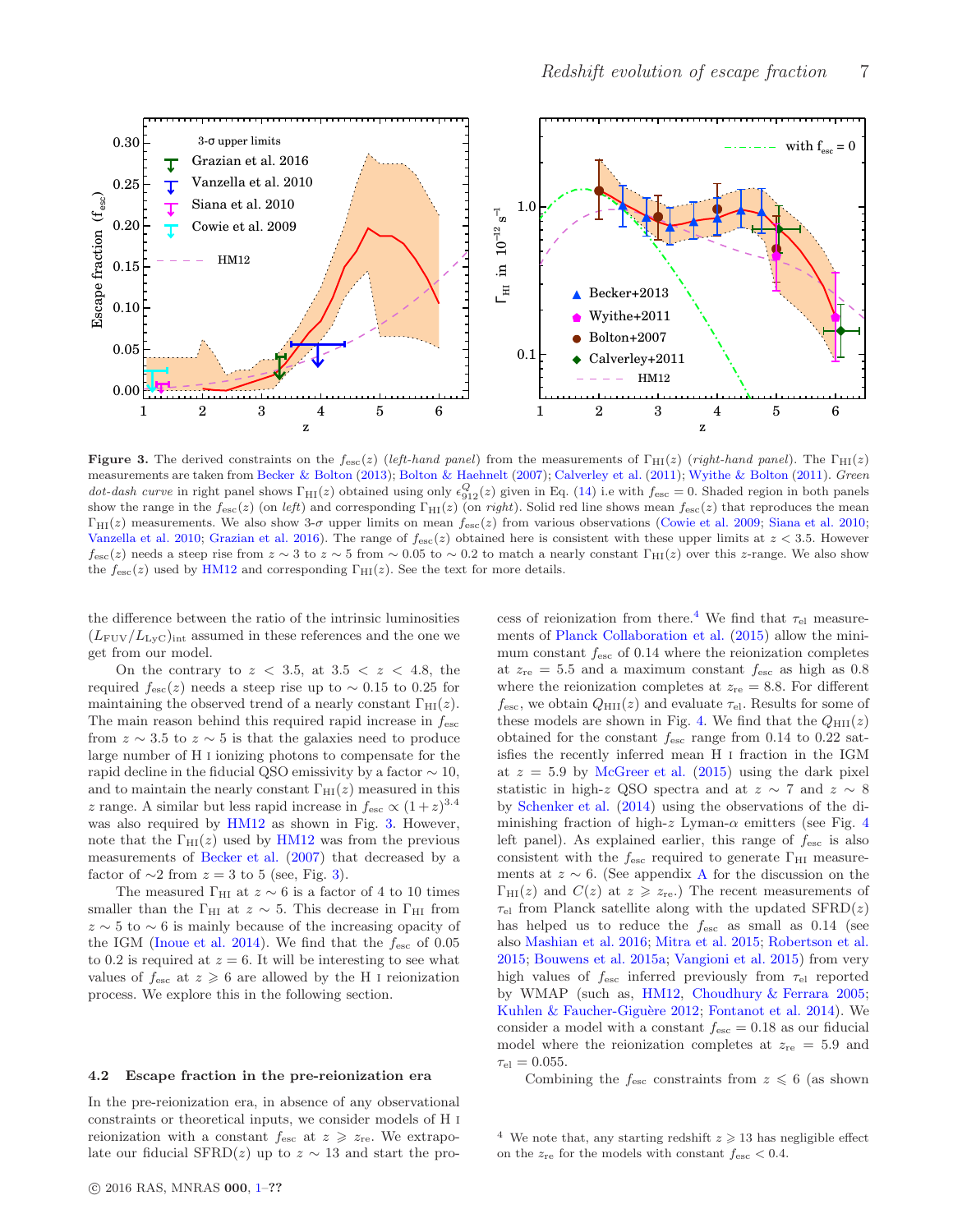

<span id="page-7-0"></span>Figure 4. The range in  $Q_{\text{HII}}(z)$  (left-hand panel) and the range in corresponding  $\tau_{el}(z)$  (central panel) obtained by using the constant  $f_{\rm esc}(z)$  at  $z \geq z_{\rm re}$  (right-hand panel; shaded region in cyan) are shown. We find that the  $f_{\rm esc} = 0.14$  ( $z_{\rm re} = 5.5$  and  $\tau_{\rm el} = 0.05$ ) to  $f_{\text{esc}} = 0.22$  ( $z_{\text{re}} = 6.3$  and  $\tau_{\text{el}} = 0.059$ ) are consistent with the recent  $\tau_{\text{el}}$  constraints from Planck (gray shaded region in central panel) and measurements of mean H I fraction (points in the *left-hand panel*) by [Schenker et al.](#page-11-30) [\(2014](#page-11-30)) and [McGreer et al.](#page-11-31) [\(2015](#page-11-31)). Maximum allowed  $f_{\rm esc}$  only from  $\tau_{\rm el}$  is 0.8 (with  $z_{\rm re} = 8.8$  and  $\tau_{\rm el} = 0.082$ ). In the *right-hand panel* we also show the constraints on  $f_{\rm esc}(z)$  at  $z < 6$  obtained in Section [4](#page-5-0) (see Fig. [3\)](#page-6-0). Note that, to simultaneously reionize the Universe and obtain the  $\Gamma_{\rm HI}(z)$  measurements, the  $f_{\rm esc}(z)$  needs a rapid increase from ∼0.05 at  $z < 3.5$  to at least ∼ 0.15 at  $z \sim 5.5$ .

in the right panel of Fig. [4\)](#page-7-0), an evolution in  $f_{\text{esc}}(z)$  of at least a factor 3 from 0.05 to 0.15 is required from  $z \sim 3.5$ to  $z \sim 5.5$  to simultaneously satisfy recent observational constraints on H I reionization and  $\Gamma_{\rm HI}$  measurements at all z. This redshift range  $(3.5 < z < 5.5)$  corresponds to an elapsed time of  $7.5 \times 10^8$  yr, only 4 times the dynamical time scale at  $z = 4.5$  [\(Samui et al. 2007\)](#page-11-75). This trend in  $f_{\text{esc}}$  implies that the population of galaxies at  $z > 3.5$ are different from their local counterparts. It may either mean that the high-z galaxies are more porous than the low-z ones or the stellar efficiency to generate large amount of H i ionizing photons has increased via rapid evolution in IMF, metallicity or the rotations in stars [\(Topping & Shull](#page-11-64) [2015](#page-11-64)). However, in the latter case, these parameters should evolve rapidly to provide a higher ratio of  $L_{\text{LyC}}$  to  $L_{\text{FUV}}$ (see Eq. [19\)](#page-5-1). For example, changing metallicity from  $0.4Z_{\odot}$ to  $0.005Z_{\odot}$  increases the above ratio only by <10%. Therefore, a rapid evolution in metallicity alone will not provide rapid increase in fesc. Many theoretical studies predict increasing  $f_{\text{esc}}$  with  $z$  via various mechanisms such as the luminosity dependent  $f_{\text{esc}}$  [\(Ferrara & Loeb 2013](#page-10-38)), a large fesc from faint low mass galaxies whose number density increases with z [\(Alvarez et al. 2012](#page-10-39); [Cai et al.](#page-10-40) [2014](#page-10-40); [Fontanot et al. 2014](#page-10-37)), the supernovae dominated primordial galaxies [\(Yajima et al. 2009](#page-11-76)) and evolution in the covering factors of clumps in the interstellar medium [\(Fernandez & Shull 2011](#page-10-9); [Roy et al. 2015](#page-11-13)). However, the main difficulty of using these mechanisms to explain our results is that the corresponding physical changes in the properties of galaxies have to occur over a very short period of time.

There is a growing evidence of  $f_{\text{esc}}$  being low even at high  $z$ . The earlier reported measurements of high  $f_{\text{esc}}$  values (such as, [Steidel et al. 2001;](#page-11-2) [Shapley et al. 2006](#page-11-3)) are found to be dominated by the contamination from low-z interlopers [\(Siana et al. 2015](#page-11-8); [Mostardi et al. 2015](#page-11-7); [Grazian et al.](#page-11-70) [2016](#page-11-70)). In addition, simulations of [Ma et al.](#page-11-77) [\(2015\)](#page-11-77) show that the time average value of  $f_{\text{esc}}$  is  $\leq 0.05$  without any strong dependence on the properties of galaxies and redshift. In light of these, we now explore the models with low  $f_{\text{esc}}$  of H i ionizing photons from galaxies. This will require an enhanced contribution from QSOs to H i ionizing photons at  $z > 3.5$ . The QSO emissivity at  $z > 3.5$  is fairly uncertain because of the ill-constrained faint end slope and the characteristic turnover luminosity  $L^*$  of the QLFs. This allows us some room for the exploration.

# 4.3 Prediction for optimal QSO model:  $\epsilon^Q_{912}(\mathbf{z})$

[Giallongo et al.](#page-10-20) [\(2015](#page-10-20)) discovered 22 faint active galactic nuclei (AGN) candidates at  $4 < z < 6$  through multiwavelength observations of high-z galaxies. The QLFs derived using these AGN have  $L^*$  an order of magnitude smaller and number density  $\phi^*$  at least two orders of magnitude higher as compared to other QLFs (such as, [Masters et al. 2012](#page-11-54); [McGreer et al. 2015](#page-11-31); [Kashikawa et al.](#page-11-58) [2015\)](#page-11-58). This eventually provides an emissivity of the H i ionizing photons that is ∼10 to ∼50 times higher than the other QLFs, assuming the usual escape fraction of unity and the same SEDs that one takes for the bright QSOs. Interestingly, as shown by [Giallongo et al.](#page-10-20) [\(2015](#page-10-20)) the emissivity obtained in this way can generate the  $\Gamma_{\text{HI}}(z)$  measurements without requiring any galaxy contribution at  $4 < z < 6$ . Motivated by these QLF measurements, we take the H i ionizing QSO emissivity,  $\epsilon_{912}^Q(z)$ , as a free parameter at  $2 < z < 6$  and constrain its values using  $\Gamma_{\text{HI}}(z)$  measurements by fixing the  $f_{\text{esc}}$  from galaxies to be in the range of 0.02 to 0.05.

We follow the same method described in Section [4.1,](#page-5-2) where instead of  $f_{\text{esc}}$  now we find  $\epsilon_{912}^Q(z)$  consistent with the  $\Gamma_{\rm HI}$  measurements by assuming a constant  $f_{\rm esc}$  of 0.02 and 0.05. The results of this exercise are shown in Fig. [5](#page-8-0) along with the  $\epsilon_{912}^Q(z)$  used here (Eq. [14\)](#page-4-5) from compilation of [KS15a](#page-11-25) and from the QLF of [Giallongo et al.](#page-10-20) [\(2015\)](#page-10-20). For a constant  $f_{\text{esc}} = 0.05$ , at  $z < 3.5$  the minimum required  $\epsilon_{912}^Q(z)$  goes to zero since galaxies are sufficient to generate the measured  $\Gamma_{\text{HI}}$  down to its 1– $\sigma$  value (see the horizontal striped region in Fig. [5\)](#page-8-0). However, at  $z > 3.5$  the required  $\epsilon_{912}^Q(z)$  is higher suggesting a need for an increase in the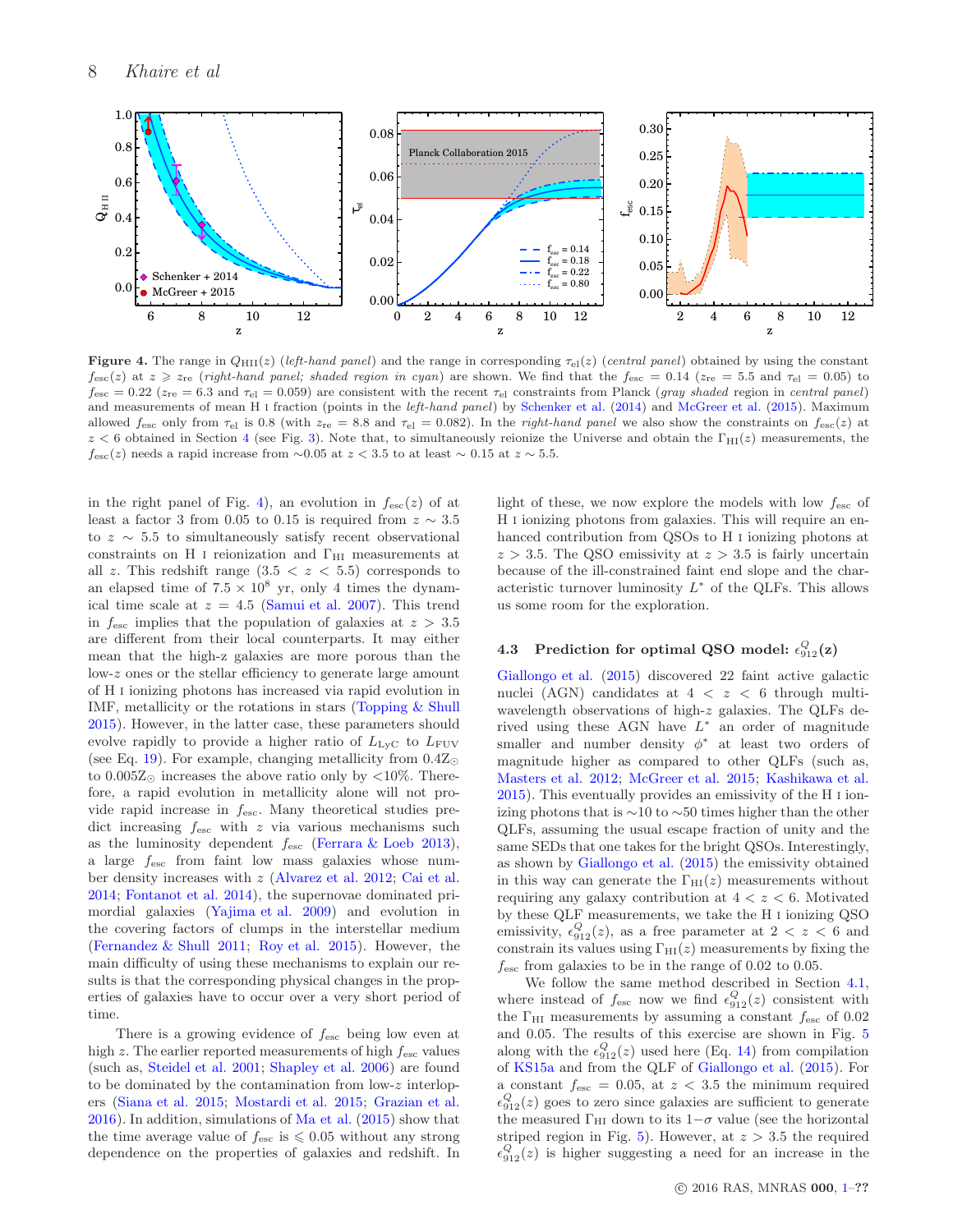

<span id="page-8-0"></span>**Figure 5.** Left-hand panel: Constraints on the  $\epsilon_{912}^{Q}(z)$  at  $z > 2$  obtained assuming a constant  $f_{\text{esc}} = 0.02$  and 0.05 of H I ionizing photons from galaxies. The required range of  $\epsilon_{912}^Q(z)$  when  $f_{\text{esc}} = 0.05$  is shown by horizontal stripes. Notice at  $2 < z < 3.5$  the  $f_{\text{esc}} = 0.05$  is sufficient to generate  $\Gamma_{\rm HI}$  measurements down to its 1 $-\sigma$  low value purely from galaxies and no additional contribution is needed from QSOs. Allowed range of  $\epsilon_{912}^Q(z)$  when  $f_{\text{esc}} = 0.02$  is shown by vertical stripes. The green circles are from compilation by [KS15a](#page-11-25) and red curve is a fit through them as given in Eq. [\(14\)](#page-4-5). Magenta squares are from QLFs of [Giallongo et al.](#page-10-20) [\(2015](#page-10-20)). Right-hand Panel: The corresponding  $\Gamma_{\text{HI}}(z)$  measurements are shown (see Fig. [3\)](#page-6-0). The description of horizontal and vertical stripes is same as given for the left panel. Red curve shows  $\Gamma_{\text{HI}}$  computed using  $\epsilon_{912}^{Q}(z)$  fit shown in the left panel with  $f_{\text{esc}} = 0$ .

fiducial  $\epsilon_{912}^Q(z)$  by at least a factor of ~2 to ~8. For  $f_{\text{esc}} =$ 0.02, there are more stringent constraints on the  $\epsilon_{912}^Q(z)$ . At  $z < 3.5$  our fiducial  $\epsilon_{912}^Q(z)$  is consistent with the allowed range (see the vertical striped region in Fig. [5\)](#page-8-0). However, at  $z > 3.5$ , there is a need of at least a factor of  $\sim$ 4 to  $\sim$ 20 rise in our fiducial  $\epsilon_{912}^Q(z)$ . Note that, At  $z > 4$ , the QLFs used to obtain the  $\epsilon_{912}^Q(z)$  in [KS15a](#page-11-25) are taken from [Glikman et al.](#page-10-28) [\(2011](#page-10-28)); [Masters et al.](#page-11-54) [\(2012](#page-11-54)); [McGreer et al.](#page-11-57) [\(2013](#page-11-57)); [Kashikawa et al.](#page-11-58) [\(2015\)](#page-11-58), where the faint end slopes have large uncertainties. The  $\epsilon_{912}^Q(z)$  from [Glikman et al.](#page-10-28) [\(2011](#page-10-28)) at  $z \sim 4$  and [Giallongo et al.](#page-10-20) [\(2015\)](#page-10-20) at  $z \ge 4$  satisfy the allowed range when we assume  $f_{\rm esc}$  from 0.02 to 0.05.

## <span id="page-8-1"></span>4.4 H i reionization with only QSOs

The population of faint AGN detected in the recent multi-wavelength surveys [\(Glikman et al. 2011](#page-10-28); [Fiore et al.](#page-10-41) [2012](#page-10-41); [Civano et al. 2011\)](#page-10-42) hints towards the possibility that the QSOs may be dominant sources of reionization [\(Giallongo et al. 2012](#page-10-43)). In light of these, we explore a possibility where only QSOs reionize the Universe. We consider a range of QSO emissivities at  $z > z_{\text{re}}$  which can reionize the Universe and at the same time remaining consis-tent with the emissivity of [Giallongo et al.](#page-10-20) [\(2015](#page-10-20)) and  $\tau_{el}$ measurements from [Planck Collaboration et al.](#page-11-20) [\(2015](#page-11-20)). We parametrize the range in QSO emissivity at  $z > 4$  as a power law  $\epsilon_{912}^Q(z) = 9.55 \times 10^{24} [(1+z)/5]^\gamma \text{ erg s}^{-1} \text{ Hz}^{-1} \text{Mpc}^{-3} \text{ and}$ find that the  $\gamma$  can have values  $-2$  to  $-2.6$ . For this range in  $\epsilon_{912}^Q$ , the obtained  $Q_{\rm HII}(z)$  evolution and the  $\tau_{el}(z)$  are shown in the Fig. [6.](#page-9-1) Similar to the previous model, the resultant  $Q_{\text{HII}}(z)$  is also consistent with the mean H I fraction measurements of [Schenker et al.](#page-11-30) [\(2014\)](#page-11-30) and [McGreer et al.](#page-11-31)

[\(2015](#page-11-31)). For  $\gamma = -2.0$  (respectively  $-2.6$ ), the H I reionization completes at  $z_{\text{re}} = 5.8$  (respectively 5.5) and it provides  $\tau_{el} = 0.055$  (respectively 0.05).

Similar calculations were recently presented by [Madau & Haardt](#page-11-78) [\(2015](#page-11-78)) (hereafter [MH15](#page-11-78)), where they obtain the  $z_{\text{re}} \sim 5.7$  with  $\tau_{\text{el}} = 0.056$ . A small difference between our and their models arises from the differences in the SEDs  $(\alpha, \text{ See Eq. 13})$  of QSOs and the clumping factor used. We take  $\alpha = -1.4$  following [Stevans et al.](#page-11-59) [\(2014](#page-11-59)) which gives  $20\%$  higher  $\dot{n}$  as compared to the one obtained by [MH15](#page-11-78) with  $\alpha = -1.7$  following [Lusso et al.](#page-11-79) [\(2015](#page-11-79)). The differences in clumping factors are shown in appendix [A.](#page-11-71) Following the exact prescription given by [MH15](#page-11-78) to calculate the contribution of QSOs at  $z > 5$  to the unresolved X-ray background, we find that the  $J_{\nu}$  at 2 keV is  $1.32 \times 10^{-27}$  $(\text{respectively } 1.04 \times 10^{-27}) \text{ erg cm}^{-2} \text{ s}^{-1} \text{ Hz}^{-1} \text{Sr}^{-1} \text{ for our}$ emissivity models with  $\gamma = -2.0$  (respectively  $-2.6$ ) that is nearly 45% (respectively 35%) of the total X-ray background derived by [Moretti et al.](#page-11-80) [\(2012](#page-11-80)). Therefore, the emissivity of QSOs taken by us does not overproduce the unresolved Xray background. It is still valid, even if we take the factor  $R_{\rm II}$ , the correction factor to estimate the obscured fraction of AGN, equal to 4 (see for e.g. [Haardt & Salvaterra 2015](#page-11-81); [Merloni et al. 2014](#page-11-82)) instead of 2 as taken by [MH15.](#page-11-78)

Till now, following [Giallongo et al.](#page-10-20) [\(2015](#page-10-20)) and [MH15](#page-11-78), we have used a luminosity independent SED ( $\alpha = -1.4$ ) to estimate the emissivities from QLF. However, when faint AGN are included, the QSO luminosity extends over a wide range and therefore any correlation between the QSO luminosity and SED may become important. We provide a simple way to estimate the luminosity-dependent  $\alpha$  via a tight correlation found between the optical luminosity at  $2500 \text{ Å}$  (i.e.  $L_{\nu 2500}$ ) and the optical to X-ray (2 keV) spectral index,  $\alpha_{\rm ox}$ .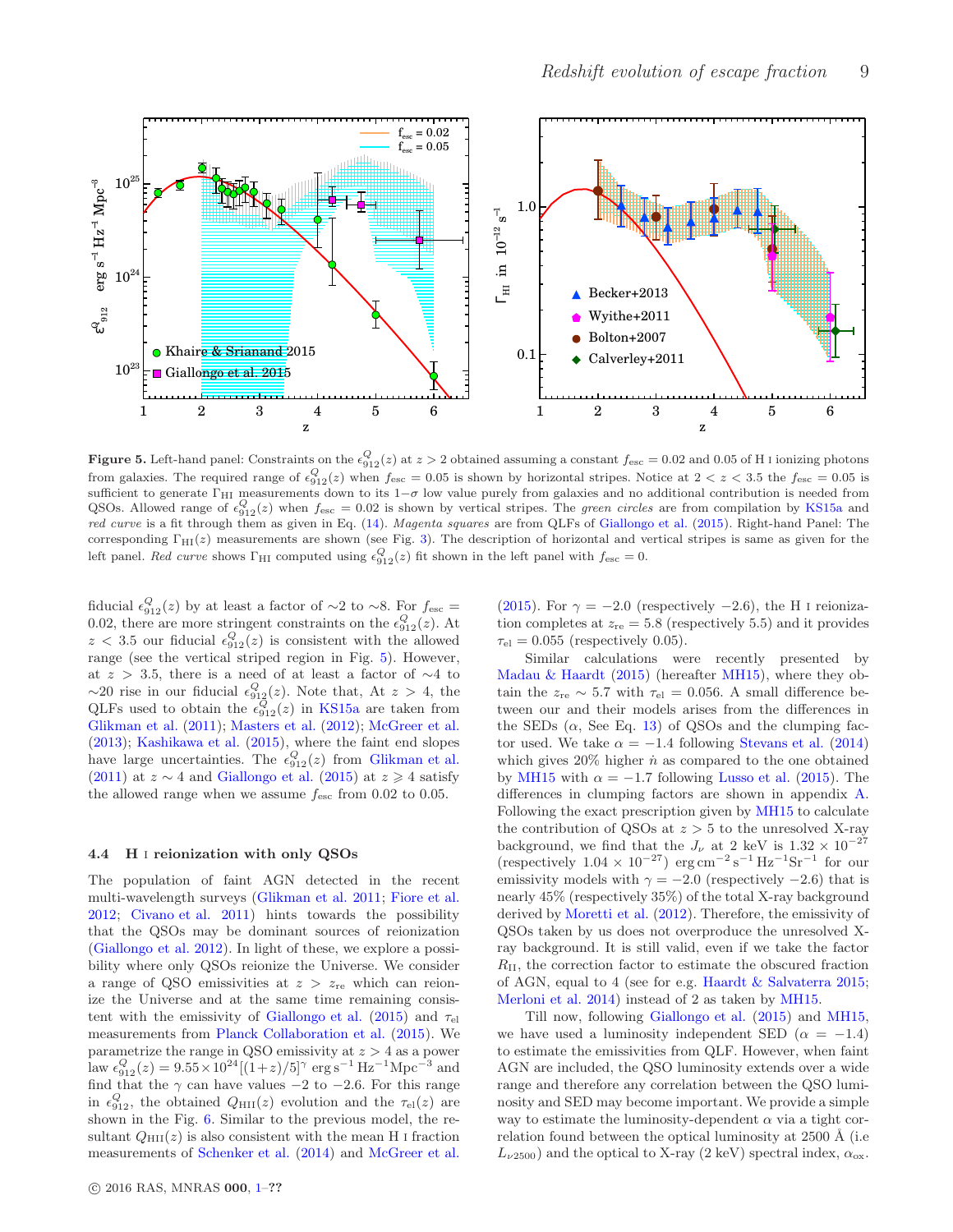

<span id="page-9-1"></span>Figure 6. The range in  $Q_{\text{HII}}(z)$  (left-hand panel) and the range in corresponding  $\tau_{el}(z)$  (central panel) obtained by using emissivity of QSOs (right-hand panel; shaded region in cyan) with no contribution from galaxies (i.e.  $f_{\text{esc}} = 0$ ). We parametrize the QSO emissivity at 912 Å with a power-law as  $\epsilon_{912}^Q(z) = 9.55 \times 10^{24}[(1+z)/5]^\gamma$  erg s<sup>-1</sup> Hz<sup>-1</sup>Mpc<sup>-3</sup> and find that the  $\gamma$  can have values -2 (solid line, right-hand panel) to -2.6 (dash line, right-hand panel) that is consistent with the QLFs by [Giallongo et al.](#page-10-20) [\(2015](#page-10-20)) (magenta squares; right-hand panel),  $\tau_{el}$  constraints from Planck (gray shade; central panel) and the mean H I fraction by [Schenker et al.](#page-11-30) [\(2014\)](#page-11-30) and [McGreer et al.](#page-11-31) [\(2015](#page-11-31)) (points in left-hand panel). For comparison, we also show the  $\epsilon_{912}^Q$  emissivity used by [MH15](#page-11-78) (green long dash; right-hand panel).  $\epsilon_{912}^Q(z)$  used by us is lower than them. See the text for more details.

This is usually written as  $\alpha_{\text{ox}} = AL_{\nu 2500} - B$ , where  $A =$ 0.154 and  $B = -3.176$  as reported by [Lusso et al.](#page-11-83) [\(2010](#page-11-83)), and  $A = 0.065$  and  $B = -0.509$  as reported by [Stalin et al.](#page-11-84) [\(2010](#page-11-84)). We have used a piece-wise SED to obtain the ion-izing emissivity from QLFs (in [KS15a\)](#page-11-25) by taking  $L_{\nu} \propto \nu^{\alpha_0}$ with  $\alpha_0 = -0.5$  at  $\lambda > 2000$  Å,  $\alpha_0 = -0.8$  at  $2000 > \lambda >$ 1000 Å and  $\alpha_0 = \alpha$  at 1000 >  $\lambda$  > 24.8 Å [\(Stevans et al.](#page-11-59) [2014](#page-11-59)), and  $\alpha_0 = -0.9$  at  $\lambda < 24.8$  Å [\(Nandra & Pounds](#page-11-85) [1994](#page-11-85)). This coupled with  $\alpha_{\text{ox}}$  to give a consistent ratio of luminosities at 2500 Å and 2 keV results into  $\alpha = 1.1 \alpha_{\text{ox}}$ . This relation along with the correlation between  $\alpha_{\text{ox}}$  and  $L_{\nu 2500}$ provides a luminosity dependent  $\alpha$ . We use this and estimate the  $\epsilon_{\nu_{912}}^Q$  from the QLF of [Giallongo et al.](#page-10-20) [\(2015](#page-10-20)). This gives a maximum of 30 (respectively  $20\%$  lower  $\dot{n}$  and 16 (respectively 13)% lower  $\Gamma_{\rm HI}$  when we use  $\alpha_{\rm ox}$  and  $L_{\nu 2500}$  correlation from [Stalin et al.](#page-11-84) [\(2010\)](#page-11-84) (respectively [Lusso et al.](#page-11-83) [2010](#page-11-83)). This change in  $\dot{n}$  and  $\Gamma_{\rm HI}$  allows  $\gamma$  to have minimum value of  $-2.5$  instead of  $-2.6$ .

The model presented here relies on the QLFs reported by [Giallongo et al.](#page-10-20) [\(2015](#page-10-20)). However, a similar study performed by [Weigel et al.](#page-11-86) [\(2015\)](#page-11-86) and [Georgakakis et al.](#page-10-44) [\(2015](#page-10-44)) could not confirm the detection of large number of faint AGN. [Georgakakis et al.](#page-10-44) [\(2015\)](#page-10-44) estimated X-ray QLFs at  $3 < z < 5$  and show that the upper limits on the H I ionizing emissivity from their QLFs can not generate the measured  $\Gamma_{\text{HI}}$  at  $z > 4$ . More observations of similar nature and tight constraints on the SEDs of the faint AGN along with their escape fraction of UV photons are required to confirm the results of [Giallongo et al.](#page-10-20) [\(2015](#page-10-20)).

#### <span id="page-9-0"></span>5 SUMMARY

We study the contribution of QSOs and galaxies to the H I ionizing emissivity as a function of  $z$  that can reionize the Universe satisfying the  $\tau_{el}$  constraints from the recent CMB measurements and consistently reproduce the  $\Gamma_{\rm HI}$ measurements at  $z \leq 6$ . For this, we use a radiative transfer code developed by us to estimate the UV background

with the updated QSO emissivity [\(KS15a\)](#page-11-25) and star formation rate density [\(KS15b](#page-11-26)). We use updated H i column density distribution from Inque et al.  $(2014)$  at  $z < 6$  and the one computed using hydrodynamical simulations in the prereionization era.

We constrain the escape fraction  $(f_{\text{esc}})$  of H i ionizing photons from galaxies as a function of z. We find a constant  $f_{\text{esc}}$  = 0.14 – 0.22 is sufficient to reionize the Universe satisfying the recent observational constraints [\(Planck Collaboration et al. 2015;](#page-11-20) [McGreer et al.](#page-11-31) [2015;](#page-11-31) [Schenker et al. 2014](#page-11-30)). We show that, a constant  $f_{\text{esc}} \sim$  $0 - 0.05$  is sufficient to obtain the measured  $\Gamma_{\text{HI}}$  at  $z \leq 3.5$ . However, between  $z \sim 3.5$  and 5.5 (i.e over an elapsed time of  $\sim 7.5 \times 10^8$  yr) a sharp increase in  $f_{\rm esc}$  of at least a factor ∼3 is required. This is mainly because of the rapid decline in the QSO emissivity at  $z \geqslant 3$  and the requirement to obtain a nearly constant  $\Gamma_{\text{HI}}(z)$ .

The required rapid increase in  $f_{\text{esc}}$  may imply either the high-z galaxies are more porous than the low-z ones or the stellar efficiency to generate large amount of H i ionizing photons has increased with a rapid evolution in the properties of galaxies. Confirming this by direct measurements of increasing  $f_{\text{esc}}$  or rapidly evolving nebular emission line ratios over  $3.5 < z < 5.5$  will favor the galaxy dominated UV background at high-z. However, the main problem with this scenario is that all the physical changes have to occur over a very short time-scale ( $\sim$  4 times the dynamical time scale at  $z = 4.5$ . This may not be naturally obtained in the structure formation models (see for e.g. [Ma et al. 2015](#page-11-77)). In addition, there is a growing evidence of  $f_{\text{esc}}$  being low even at high z. The earlier reported measurements of high  $f_{\text{esc}}$  values are found to be dominated by the contamination from low-z interlopers [\(Siana et al. 2015](#page-11-8); [Mostardi et al. 2015;](#page-11-7) [Grazian et al. 2016](#page-11-70)).

We further explore the possibility of QSOs dominating the H i ionization throughout the history of the Universe. We estimate the required QSO emissivities assuming a constant  $f_{\text{esc}} = 0.02 - 0.05$ . Under this scenario, at  $z > 3.5$  our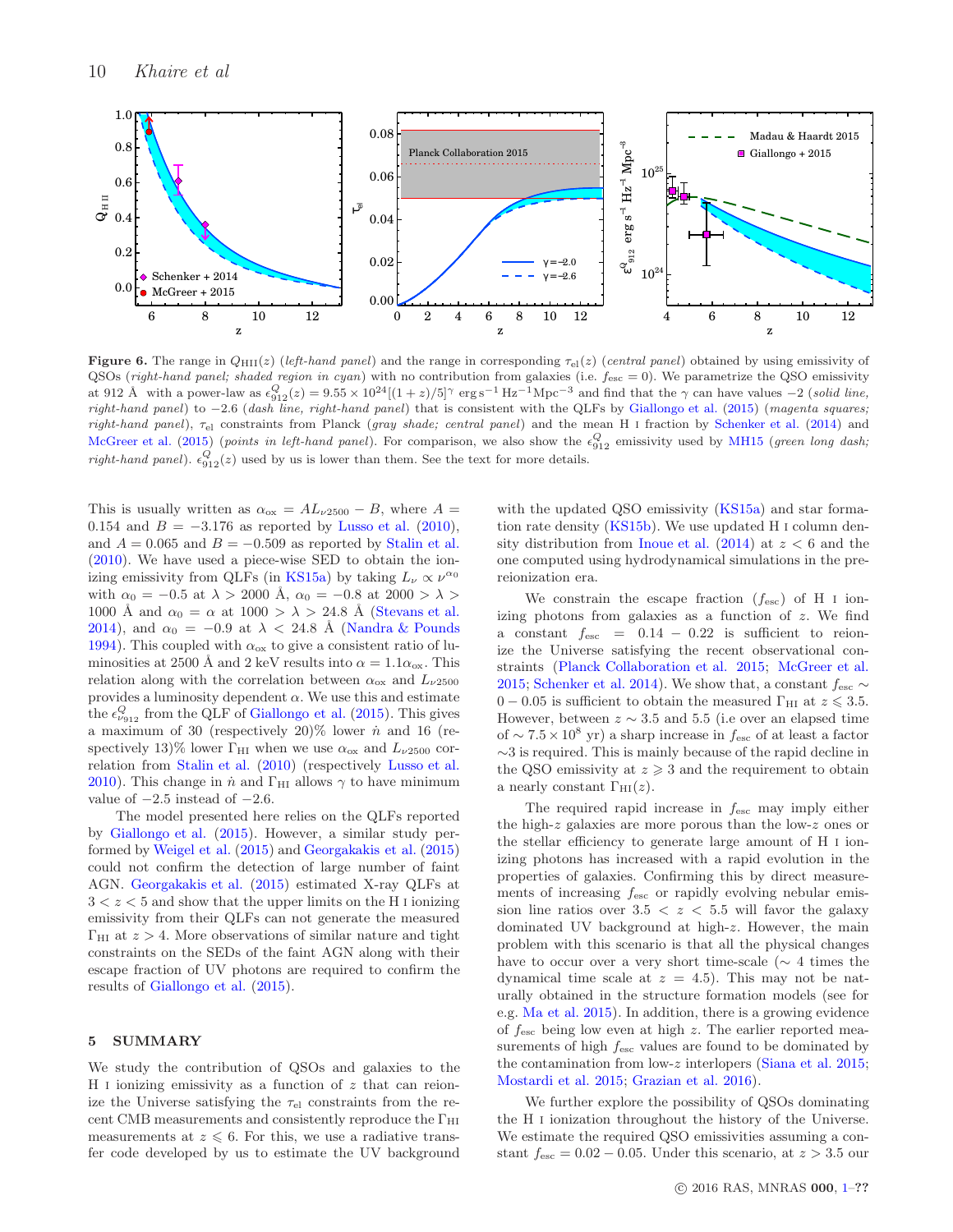fiducial QSO emissivity needs to be enhanced by at least a factor of  $\sim$ 4 to  $\sim$ 20 to obtain the measured Γ<sub>HI</sub>. However, this enhanced emissivity is consistent with the QLF obtained by [Giallongo et al.](#page-10-20) [\(2015](#page-10-20)). With a simple extrapolation of this emissivity to higher redshifts, we show that QSOs alone can reionize the Universe satisfying the observational constraints (as also shown by [MH15\)](#page-11-78). Note that in this case, the QSO emissivity is dominated by the low luminosity AGN with black hole masses in the range  $10^6$ - $10^8$  M<sub>☉</sub> probably hosted by low mass (i.e  $10^9$  M<sub>☉</sub>) galaxies. However, models of black hole formation at high-z show that the strong stellar feedback may hinder black hole formation in low mass galaxies (see for e.g. [Dubois et al. 2015](#page-10-45)). Therefore, independent observational confirmations of the findings of [Giallongo et al.](#page-10-20) [\(2015](#page-10-20)) are important (see [Weigel et al.](#page-11-86) [2015](#page-11-86); [Georgakakis et al. 2015](#page-10-44), for non-confirmation) to further investigate the QSO dominated UV background scenarios at  $z > 3.5$ .

The QSO-dominated H i reionization can also lead to a range of observable signatures. The topology of the ionized bubbles will be distinctly different as compared to galaxy-dominated models. This will change the predictions of 21 cm signals that can be searched with future experiments. This will also affect the constraints on reionization obtained from the observed decrease in the density of Lyman- $\alpha$  emitters at  $z > 6$  (such as [Mesinger & Furlanetto](#page-11-87) [2008](#page-11-87); [Choudhury et al. 2015](#page-10-23)). The AGN contamination in high-z Lyman- $\alpha$  emitter samples should also show an increasing trend with z. In principle, the highly ionized regions around these numerous faint AGN can be studied using the presence of the He II  $\lambda$ 1640 Å emission line. The thermal history of the IGM will be affected because of the hard SEDs of QSOs, the additional heating from the He ii ionization in the near zones of QSOs [\(Bolton et al. 2012;](#page-10-46) [Padmanabhan et al. 2014\)](#page-11-88) and the Xray heating [\(Venkatesan et al. 2001](#page-11-89)). The inferred redshift of He II reionization and the interpretation of observed He II Lyman- $\alpha$  effective optical depths [\(Worseck et al. 2014a](#page-11-90)) will be significantly different [\(Furlanetto & Dixon 2010](#page-10-47); [Compostella et al. 2014](#page-10-48), [MH15\)](#page-11-78).

All these emphasize a need for improved observational constraints and a careful modelling of the above-mentioned observables under both galaxy- and QSO-dominated UV background scenarios. The improved  $\Gamma_{\rm HI}$  measurements with tight constraints on IGM temperature and density are also needed to further study the relative contribution of QSOs and galaxies to UV background.

# ACKNOWLEDGEMENT

We thank anonymous referee for the useful comments on the manuscript. We thank V. Springel for providing P-GADGET3 code. The simulations were performed using the Perseus cluster of the IUCAA High Performance Computing Centre. We thank A. Paranjape for the useful comments on the manuscript. V. Khaire acknowledges support from the CSIR.

#### REFERENCES

<span id="page-10-39"></span>Alvarez M. A., Finlator K., Trenti M., 2012, ApJ, 759, L38

- <span id="page-10-6"></span>Barger K. A., Haffner L. M., Bland-Hawthorn J., 2013, ApJ, 771, 132
- <span id="page-10-25"></span>Barkana R., Loeb A., 2001, PhR, 349, 125
- <span id="page-10-17"></span>Becker G. D., Bolton J. S., 2013, MNRAS, 436, 1023
- <span id="page-10-35"></span>Becker G. D., Rauch M., Sargent W. L. W., 2007, ApJ, 662, 72 Becker G. D., Bolton J. S., Haehnelt M. G., Sargent W. L. W.,
- <span id="page-10-33"></span>2011, MNRAS, 410, 1096
- <span id="page-10-22"></span>Becker G. D., Hewett P. C., Worseck G., Prochaska J. X., 2013, MNRAS, 430, 2067
- <span id="page-10-26"></span>Behroozi P. S., Wechsler R. H., Conroy C., 2013, ApJ, 770, 57
- <span id="page-10-10"></span>Benson A., Venkatesan A., Shull J. M., 2013, ApJ, 770, 76
- <span id="page-10-15"></span>Bolton J. S., Haehnelt M. G., 2007, MNRAS, 382, 325
- <span id="page-10-24"></span>Bolton J. S., Haehnelt M. G., 2013, MNRAS, 429, 1695
- <span id="page-10-46"></span>Bolton J. S., Becker G. D., Raskutti S., Wyithe J. S. B., Haehnelt M. G., Sargent W. L. W., 2012, MNRAS, 419, 2880
- <span id="page-10-1"></span>Bolton J. S., Haehnelt M. G., Warren S. J., Hewett P. C., Mortlock D. J., Venemans B. P., McMahon R. G., Simpson C., 2011, MNRAS, 416, L70
- <span id="page-10-3"></span>Borthakur S., Heckman T. M., Leitherer C., Overzier R. A., 2014, Science, 346, 216
- <span id="page-10-2"></span>Boutsia K. et al., 2011, ApJ, 736, 41
- <span id="page-10-14"></span>Bouwens R. J., Illingworth G. D., Oesch P. A., Caruana J., Holwerda B., Smit R., Wilkins S., 2015a, ApJ, 811, 140
- <span id="page-10-12"></span>Bouwens R. J. et al., 2012, ApJ, 754, 83
- <span id="page-10-32"></span>Bouwens R. J. et al., 2015b, ApJ, 803, 34
- <span id="page-10-5"></span>Bridge C. R. et al., 2010, ApJ, 720, 465
- <span id="page-10-40"></span>Cai Z. Y., Lapi A., Bressan A., De Zotti G., Negrello M., Danese L., 2014, ApJ, 785, 65
- <span id="page-10-16"></span>Calverley A. P., Becker G. D., Haehnelt M. G., Bolton J. S., 2011, MNRAS, 412, 2543
- <span id="page-10-11"></span>Cen R., Kimm T., 2015, ApJ, 801, L25
- <span id="page-10-21"></span>Choudhury T. R., 2009, Current Science, 97, 841
- <span id="page-10-36"></span>Choudhury T. R., Ferrara A., 2005, MNRAS, 361, 577
- <span id="page-10-23"></span>Choudhury T. R., Puchwein E., Haehnelt M. G., Bolton J. S., 2015, MNRAS, 452, 261
- <span id="page-10-42"></span>Civano F. et al., 2011, ApJ, 741, 91
- <span id="page-10-48"></span>Compostella M., Cantalupo S., Porciani C., 2014, MNRAS, 445, 4186
- <span id="page-10-31"></span>Conroy C., Kratter K. M., 2012, ApJ, 755, 123
- <span id="page-10-4"></span>Cowie L. L., Barger A. J., Trouille L., 2009, ApJ, 692, 1476
- <span id="page-10-27"></span>Croom S. M. et al., 2009, MNRAS, 399, 1755
- <span id="page-10-34"></span>Danforth C. W. et al., 2016, ApJ, 817, 111
- <span id="page-10-7"></span>Dove J. B., Shull J. M., 1994, ApJ, 423, 196
- <span id="page-10-45"></span>Dubois Y., Volonteri M., Silk J., Devriendt J., Slyz A., Teyssier R., 2015, MNRAS, 452, 1502
- <span id="page-10-0"></span>Fan X. et al., 2006, aj, 132, 117
- <span id="page-10-18"></span>Fardal M. A., Giroux M. L., Shull J. M., 1998, aj, 115, 2206
- <span id="page-10-19"></span>Faucher-Giguère C. A., Lidz A., Zaldarriaga M., Hernquist L., 2009, ApJ, 703, 1416
- <span id="page-10-9"></span>Fernandez E. R., Shull J. M., 2011, ApJ, 731, 20
- <span id="page-10-38"></span>Ferrara A., Loeb A., 2013, MNRAS, 431, 2826
- <span id="page-10-13"></span>Finkelstein S. L. et al., 2015, ApJ, 810, 71
- <span id="page-10-41"></span>Fiore F. et al., 2012, A&A, 537, A16
- <span id="page-10-37"></span>Fontanot F., Cristiani S., Pfrommer C., Cupani G., Vanzella E., 2014, MNRAS, 438, 2097
- <span id="page-10-30"></span>Fujita A., Martin C. L., Mac Low M. M., Abel T., 2003, ApJ, 599, 50
- <span id="page-10-47"></span>Furlanetto S. R., Dixon K. L., 2010, ApJ, 714, 355
- <span id="page-10-44"></span>Georgakakis A. et al., 2015, MNRAS, 453, 1946
- <span id="page-10-43"></span>Giallongo E., Menci N., Fiore F., Castellano M., Fontana A., Grazian A., Pentericci L., 2012, ApJ, 755, 124
- <span id="page-10-20"></span>Giallongo E. et al., 2015, A&A, 578, A83
- <span id="page-10-28"></span>Glikman E., Djorgovski S. G., Stern D., Dey A., Jannuzi B. T., Lee K. S., 2011, ApJ, 728, L26
- <span id="page-10-8"></span>Gnedin N. Y., Kravtsov A. V., Chen H. W., 2008, ApJ, 672, 765
- <span id="page-10-29"></span>Gordon K. D., Clayton G. C., Misselt K. A., Landolt A. U., Wolff M. J., 2003, ApJ, 594, 279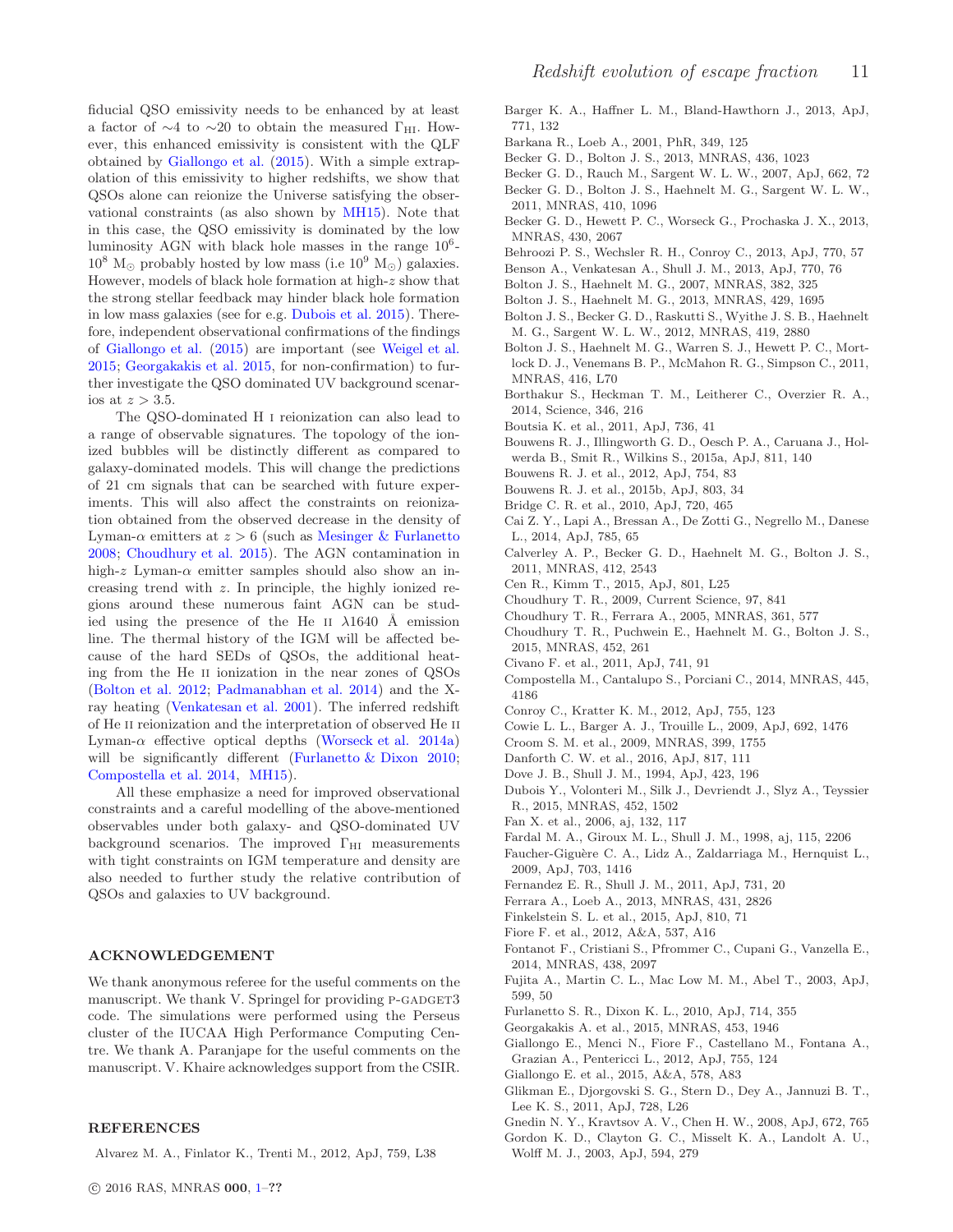- <span id="page-11-0"></span>Goto T., Utsumi Y., Hattori T., Miyazaki S., Yamauchi C., 2011, MNRAS, 415, L1
- <span id="page-11-70"></span>Grazian A. et al., 2016, A&A, 585, A48
- <span id="page-11-9"></span>Grimes J. P. et al., 2009, ApJS, 181, 272
- <span id="page-11-34"></span>Haardt F., Madau P., 1996, ApJ, 461, 20
- <span id="page-11-16"></span>Haardt F., Madau P., 2012, ApJ, 746, 125
- <span id="page-11-81"></span>Haardt F., Salvaterra R., 2015, A&A, 575, L16
- <span id="page-11-15"></span>Hinshaw G. et al., 2013, ApJS, 208, 19
- <span id="page-11-36"></span>Inoue A. K., Iwata I., Deharveng J. M., 2006, MNRAS, 371, L1
- <span id="page-11-41"></span>Inoue A. K., Shimizu I., Iwata I., Tanaka M., 2014, MNRAS, 442, 1805
- <span id="page-11-4"></span>Iwata I. et al., 2009, ApJ, 692, 1287
- <span id="page-11-58"></span>Kashikawa N. et al., 2015, ApJ, 798, 28
- <span id="page-11-22"></span>Khaire V., Srianand R., 2013, MNRAS, 431, L53
- <span id="page-11-25"></span>Khaire V., Srianand R., 2015a, MNRAS, 451, L30
- <span id="page-11-26"></span>Khaire V., Srianand R., 2015b, ApJ, 805, 33
- <span id="page-11-14"></span>Kim T. S., Partl A. M., Carswell R. F., Müller V., 2013, A&A, 552, A77
- <span id="page-11-12"></span>Kimm T., Cen R., 2014, ApJ, 788, 121
- <span id="page-11-28"></span>Kollmeier J. A. et al., 2014, ApJ, 789, L32
- <span id="page-11-63"></span>Kroupa P., 2001, MNRAS, 322, 231
- <span id="page-11-17"></span>Kuhlen M., Faucher-Giguère C. A., 2012, MNRAS, 423, 862
- <span id="page-11-1"></span>Larson D. et al., 2011, ApJS, 192, 16
- <span id="page-11-10"></span>Leitet E., Bergvall N., Hayes M., Linné S., Zackrisson E., 2013, A&A, 553, A106
- <span id="page-11-61"></span>Leitherer C. et al., 1999, ApJS, 123, 3
- <span id="page-11-79"></span>Lusso E., Worseck G., Hennawi J. F., Prochaska J. X., Vignali C., Stern J., O'Meara J. M., 2015, MNRAS, 449, 4204
- <span id="page-11-83"></span>Lusso E. et al., 2010, A&A, 512, A34
- <span id="page-11-77"></span>Ma X., Kasen D., Hopkins P. F., Faucher-Giguère C. A., Quataert E., Kereš D., Murray N., 2015, MNRAS, 453, 960
- <span id="page-11-52"></span>Madau P., Dickinson M., 2014, ARAA, 52, 415
- <span id="page-11-78"></span>Madau P., Haardt F., 2015, ApJ, 813, L8
- <span id="page-11-51"></span>Madau P., Haardt F., Rees M. J., 1999, ApJ, 514, 648
- <span id="page-11-72"></span>Mashian N., Oesch P. A., Loeb A., 2016, MNRAS, 455, 2101
- <span id="page-11-54"></span>Masters D. et al., 2012, ApJ, 755, 169
- <span id="page-11-31"></span>McGreer I. D., Mesinger A., D'Odorico V., 2015, MNRAS, 447, 499
- <span id="page-11-57"></span>McGreer I. D. et al., 2013, ApJ, 768, 105
- <span id="page-11-66"></span>McLeod D. J., McLure R. J., Dunlop J. S., Robertson B. E., Ellis R. S., Targett T. A., 2015, MNRAS, 450, 3032
- <span id="page-11-37"></span>Meiksin A., White M., 2003, MNRAS, 342, 1205
- <span id="page-11-82"></span>Merloni A. et al., 2014, MNRAS, 437, 3550
- <span id="page-11-87"></span>Mesinger A., Furlanetto S. R., 2008, MNRAS, 386, 1990
- <span id="page-11-6"></span>Micheva G., Iwata I., Inoue A. K., Matsuda Y., Yamada T., Hayashino T., 2015, ArXiv e-prints: 1509.03996
- <span id="page-11-32"></span>Miralda-Escude J., Ostriker J. P., 1990, ApJ, 350, 1
- <span id="page-11-19"></span>Mitra S., Ferrara A., Choudhury T. R., 2013, MNRAS, 428, L1
- <span id="page-11-21"></span>Mitra S., Choudhury T. R., Ferrara A., 2015, MNRAS, 454, L76
- <span id="page-11-80"></span>Moretti A., Vattakunnel S., Tozzi P., Salvaterra R., Severgnini P., Fugazza D., Haardt F., Gilli R., 2012, A&A, 548, A87
- <span id="page-11-7"></span>Mostardi R. E., Shapley A. E., Steidel C. C., Trainor R. F., Reddy N. A., Siana B., 2015, ApJ, 810, 107
- <span id="page-11-85"></span>Nandra K., Pounds K. A., 1994, MNRAS, 268, 405
- <span id="page-11-5"></span>Nestor D. B., Shapley A. E., Kornei K. A., Steidel C. C., Siana B., 2013, ApJ, 765, 47
- <span id="page-11-45"></span>Noterdaeme P., Ledoux C., Srianand R., Petitjean P., Lopez S., 2009, A&A, 503, 765
- <span id="page-11-46"></span>Noterdaeme P. et al., 2012, A&A, 547, L1
- <span id="page-11-65"></span>Oesch P. A. et al., 2014, ApJ, 786, 108
- <span id="page-11-44"></span>O'Meara J. M., Prochaska J. X., Burles S., Prochter G., Bernstein R. A., Burgess K. M., 2007, ApJ, 656, 666
- <span id="page-11-43"></span>O'Meara J. M., Prochaska J. X., Worseck G., Chen H. W., Madau P., 2013, ApJ, 765, 137
- <span id="page-11-60"></span>Paardekooper J. P., Pelupessy F. I., Altay G., Kruip C. J. H., 2011, A&A, 530, A87
- <span id="page-11-88"></span>Padmanabhan H., Choudhury T. R., Srianand R., 2014, MN-RAS, 443, 3761
- <span id="page-11-40"></span>Padmanabhan T., 2002, Theoretical Astrophysics - Volume 3, Galaxies and Cosmology
- <span id="page-11-56"></span>Palanque-Delabrouille N. et al., 2013, A&A, 551, A29
- <span id="page-11-39"></span>Paresce F., McKee C. F., Bowyer S., 1980, ApJ, 240, 387
- <span id="page-11-38"></span>Peebles P. J. E., 1993, Principles of Physical Cosmology
- <span id="page-11-20"></span>Planck Collaboration et al., 2015, arXiv:1502.01589
- <span id="page-11-42"></span>Prochaska J. X., Madau P., O'Meara J. M., Fumagalli M., 2014, MNRAS, 438, 476
- <span id="page-11-49"></span>Rahmati A., Pawlik A. H., Raicevic M., Schaye J., 2013, MN-RAS, 430, 2427
- <span id="page-11-24"></span>Rhoads J. E. et al., 2004, ApJ, 611, 59
- <span id="page-11-11"></span>Ricotti M., Shull J. M., 2000, ApJ, 542, 548
- <span id="page-11-73"></span>Robertson B. E., Ellis R. S., Furlanetto S. R., Dunlop J. S., 2015, ApJ, 802, L19
- <span id="page-11-55"></span>Ross N. P. et al., 2013, ApJ, 773, 14
- <span id="page-11-13"></span>Roy A., Nath B. B., Sharma P., 2015, MNRAS, 451, 1939
- <span id="page-11-62"></span>Salpeter E. E., 1955, ApJ, 121, 161
- <span id="page-11-75"></span>Samui S., Srianand R., Subramanian K., 2007, MNRAS, 377, 285
- <span id="page-11-50"></span>Schaye J., 2001, ApJ, 559, 507
- <span id="page-11-30"></span>Schenker M. A., Ellis R. S., Konidaris N. P., Stark D. P., 2014, ApJ, 795, 20
- <span id="page-11-53"></span>Schulze A., Wisotzki L., Husemann B., 2009, A&A, 507, 781
- <span id="page-11-33"></span>Shapiro P. R., Giroux M. L., Babul A., 1994, ApJ, 427, 25
- <span id="page-11-3"></span>Shapley A. E., Steidel C. C., Pettini M., Adelberger K. L., Erb D. K., 2006, ApJ, 651, 688
- <span id="page-11-35"></span>Shull J. M., Roberts D., Giroux M. L., Penton S. V., Fardal M. A., 1999, aj, 118, 1450
- <span id="page-11-18"></span>Shull J. M., Harness A., Trenti M., Smith B. D., 2012, ApJ, 747, 100
- <span id="page-11-29"></span>Shull J. M., Moloney J., Danforth C. W., Tilton E. M., 2015, ApJ, 811, 3
- <span id="page-11-68"></span>Siana B. et al., 2010, ApJ, 723, 241
- <span id="page-11-8"></span>Siana B. et al., 2015, ApJ, 804, 17
- <span id="page-11-48"></span>Springel V., 2005, MNRAS, 364, 1105
- <span id="page-11-84"></span>Stalin C. S., Petitjean P., Srianand R., Fox A. J., Coppolani F., Schwope A., 2010, MNRAS, 401, 294
- <span id="page-11-2"></span>Steidel C. C., Pettini M., Adelberger K. L., 2001, ApJ, 546, 665
- <span id="page-11-59"></span>Stevans M. L., Shull J. M., Danforth C. W., Tilton E. M., 2014, ApJ, 794, 75
- <span id="page-11-64"></span>Topping M. W., Shull J. M., 2015, ApJ, 800, 97
- <span id="page-11-23"></span>Tumlinson J., Giroux M. L., Shull J. M., 2001, ApJ, 550, L1
- <span id="page-11-74"></span>Vangioni E., Olive K. A., Prestegard T., Silk J., Petitjean P., Mandic V., 2015, MNRAS, 447, 2575
- <span id="page-11-69"></span>Vanzella E. et al., 2010, ApJ, 725, 1011
- <span id="page-11-89"></span>Venkatesan A., Giroux M. L., Shull J. M., 2001, ApJ, 563, 1
- <span id="page-11-67"></span>Wakker B. P., Hernandez A. K., French D. M., Kim T. S., Oppenheimer B. D., Savage B. D., 2015, ApJ, 814, 40
- <span id="page-11-86"></span>Weigel A. K., Schawinski K., Treister E., Urry C. M., Koss M., Trakhtenbrot B., 2015, MNRAS, 448, 3167
- <span id="page-11-90"></span>Worseck G., Prochaska J. X., Hennawi J. F., McQuinn M., 2014a, ArXiv e-prints: 1405.7405
- <span id="page-11-47"></span>Worseck G. et al., 2014b, MNRAS, 445, 1745
- <span id="page-11-27"></span>Wyithe J. S. B., Bolton J. S., 2011, MNRAS, 412, 1926
- <span id="page-11-76"></span>Yajima H., Umemura M., Mori M., Nakamoto T., 2009, MN-RAS, 398, 715

# <span id="page-11-71"></span>APPENDIX A: PHOTOIONIZATION RATES AND CLUMPING FACTOR

In Fig. [A1,](#page-12-0) we show  $\Gamma_{\rm HI}(z)$  (thick curves in left-hand panel) and  $C(z)$  (right-hand panel) within the H  $\scriptstyle\rm II$  bubbles for the models of reionization presented in Section [4.2](#page-6-2) and [4.4.](#page-8-1) For the models of reionization driven by galaxies with constant  $f_{\rm esc}(z > z_{\rm re})$  (Section [4.2\)](#page-6-2), the  $\Gamma_{\rm HI}(z)$  is independent of the  $f_{\text{esc}}$  values in the pre-reionization era. This is an artefact